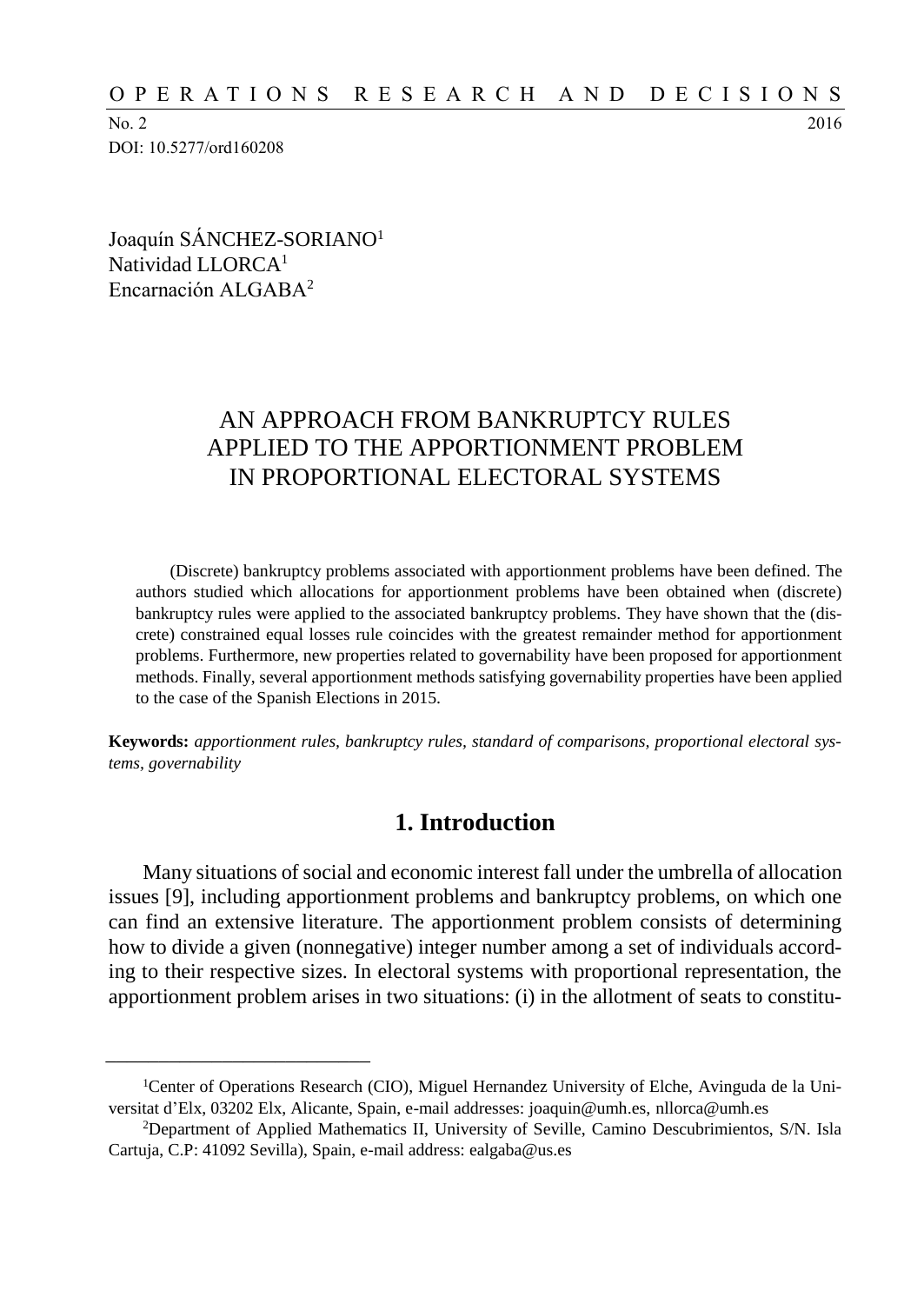encies, if any, and (ii) in the allocation of seats to the political parties within each constituency. There are many apportionment methods, but none satisfies all desirable basic properties (see [5, 22]). Nevertheless, electoral systems do not only involve the distribution of seats, but also other questions must be taken into account. Horowitz considered six aims for analyzing or designing an electoral system [20], but not all of them are mutually compatible. Two of them are proportionality of seats to votes and durable governments. These are not compatible and, hence, a balance between them is necessary.

The bankruptcy problem consists of determining how to divide a given estate (perfectly divisible) among a set of creditors according their claims on the estate. There are also many bankruptcy rules satisfying various natural and reasonable properties. Bankruptcy rules are characterized using different subsets of these properties [34, 35]. In the literature, we can also find bankruptcy problems with indivisibilities, so-called discrete bankruptcy problems (see [28, 29, 17–19, 23, 24, 10, 11] among others). Therefore, they could be approached in a similar way to apportionment problems. In this paper, we do the converse, we approach apportionment problems from the point of view of (discrete) bankruptcy problems. As far as we know, this approach is new. With this purpose in mind, for each apportionment problem we define a bankruptcy problem associated with it; we can thereby apply bankruptcy rules and obtain allotments for the corresponding apportionment problem. We show that the discrete constrained equal losses rule (DCEL) provides the same allocation as the greatest remainder method. Similarly, the M-up method for bankruptcy rules, associated with a proper standard of comparison will again correspond to the greatest remainder method. With this aim, we introduce several properties related to governability and the corresponding up-methods are defined. In addition, we also compare the performance of these up-methods with the greatest remainder method and the d'Hondt method for the case study of the Spanish elections in 2015.

The rest of the paper is organized as follows. Section 2 contains basic concepts on apportionment problems and bankruptcy problems. In Section 3, we introduce bankruptcy problems associated with apportionment problems. We show that the discrete constrained equal losses rule coincides with the greatest remainder method. We also introduce properties related to governability and define new apportionment rules based on bankruptcy rules. In Section 4 we apply the apportionment rules defined in Section 3 to the case study of the Spanish elections in 2015. Section 5 concludes.

# **2. Preliminaries. Apportionment problems and bankruptcy problems**

In this section, some notation and basic concepts related to apportionment problems and bankruptcy problems will be introduced.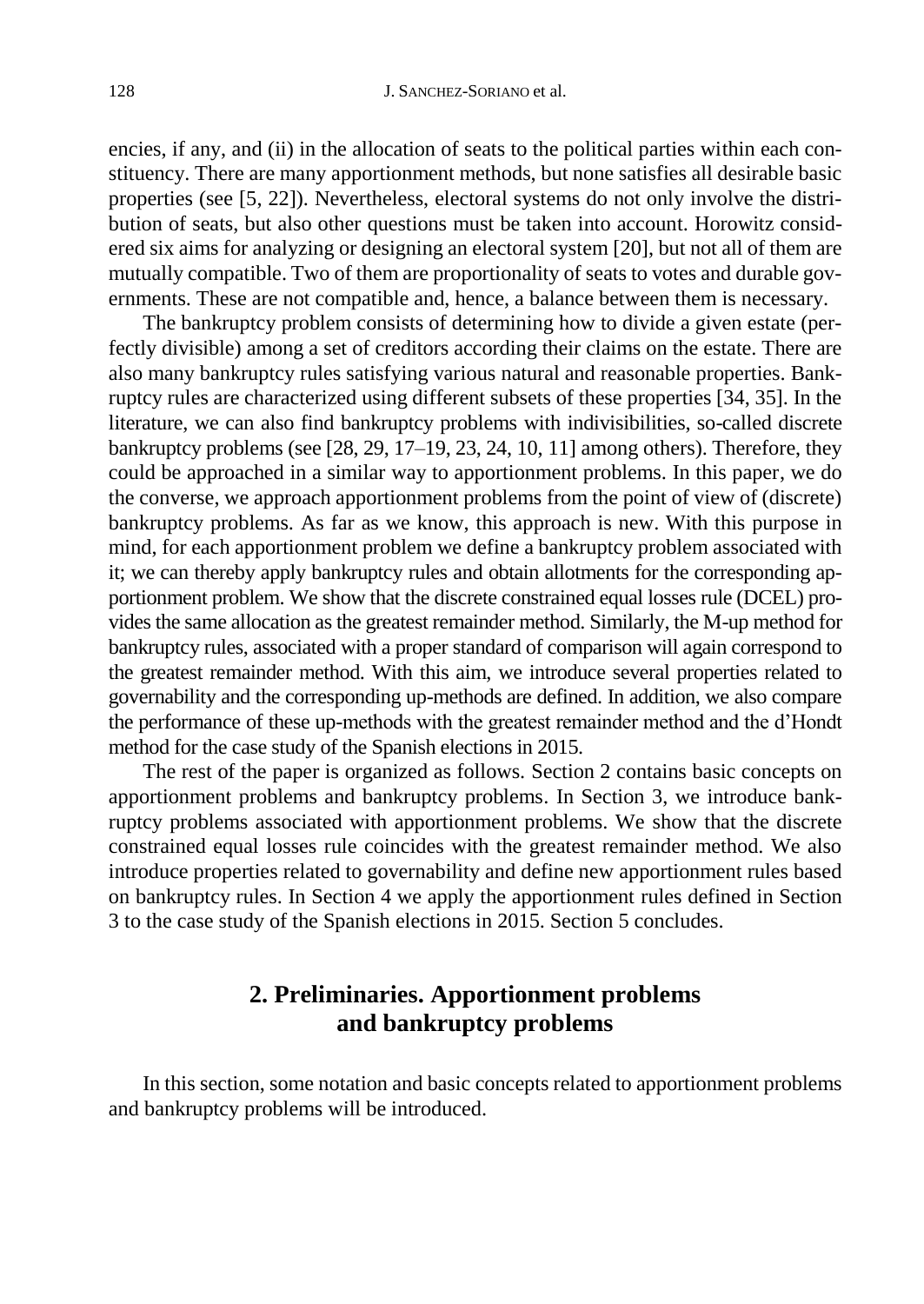Let  $\Im$  be the set of all nonnegative integer numbers  $\{0, 1, 2, 3, ...\}$ . Given  $N = \{1,$ 2, 3, ..., *n*},  $V^N$  is the set of all nonnegative integer *n*-vectors  $v = (v_1, v_2, ..., v_n)$ . Let  $\mathfrak{R}^N_+$ be the set of all nonnegative *n*-vectors  $d = (d_1, d_2, ..., d_n)$ .

#### **2.1. Apportionment problems**

Apportionment problems concern allocating available resources in integral parts to a number of individuals according to a set of nonnegative integers, each representing the size of one individual. An example in politics is the allocation of seats in a legislature among political parties or constituencies according to the number of votes or inhabitants, respectively. The main goal in an apportionment problem is to find an allocation as proportional as possible to the set of nonnegative integers associated to the claimants. The statement of the problem is very simple, but its solution is not easy and there are several different methods for solving it (for details on apportionment problems, see [5] and [22]).

An apportionment problem is defined by a 3-tuple (*N*, *v*, *h*), where *N* is a finite set of individuals (for example, political parties),  $v \in V^N$  is the vector of their sizes (for example, the number of votes) and  $h \in \Im$  is the amount to be distributed (for example, the number of seats).

*An apportionment method A* is a function from  $V^N \times \Im$  to  $V^N$  such that

$$
A((v_1, v_2, ..., v_n); h) \subset V^N
$$

and for each  $(a_1, a_2, ..., a_n) \in A((v_1, v_2, ..., v_n); h)$ ,  $\sum_{i=1}^n a_i$  $\sum_{i=1}^{n} a_i = h.$  $\sum_{i=1}$ <sup> $\alpha_i$ </sup>  $a_i = h$  $\sum_{i=1}^{\infty} a_i =$ 

Therefore, when the apportionment method does not provide a unique allocation vector, another criterion must be considered to select just one allocation, for example, some kind of priority.

Given a set of individuals *N*, a vector  $v = (v_1, v_2, ..., v_n) \in V^N$  and  $h \in \mathfrak{I}$ , three allotments can be defined for each individual  $i \in N$ :

• Exact allotment: 
$$
q_i = \frac{v_i}{\sum_{j=1}^{n} v_j} h
$$
.

• Lower allotment:  $\lfloor q_i \rfloor$  is the integer part of  $q_i$ .

• Upper allotment:  $\begin{bmatrix} q_i \end{bmatrix} = \begin{bmatrix} q_i \end{bmatrix} + 1$ , if  $q_i$  is not an integer number and  $\begin{bmatrix} q_i \end{bmatrix} = \begin{bmatrix} q_i \end{bmatrix}$ , if  $q_i$  is an integer number.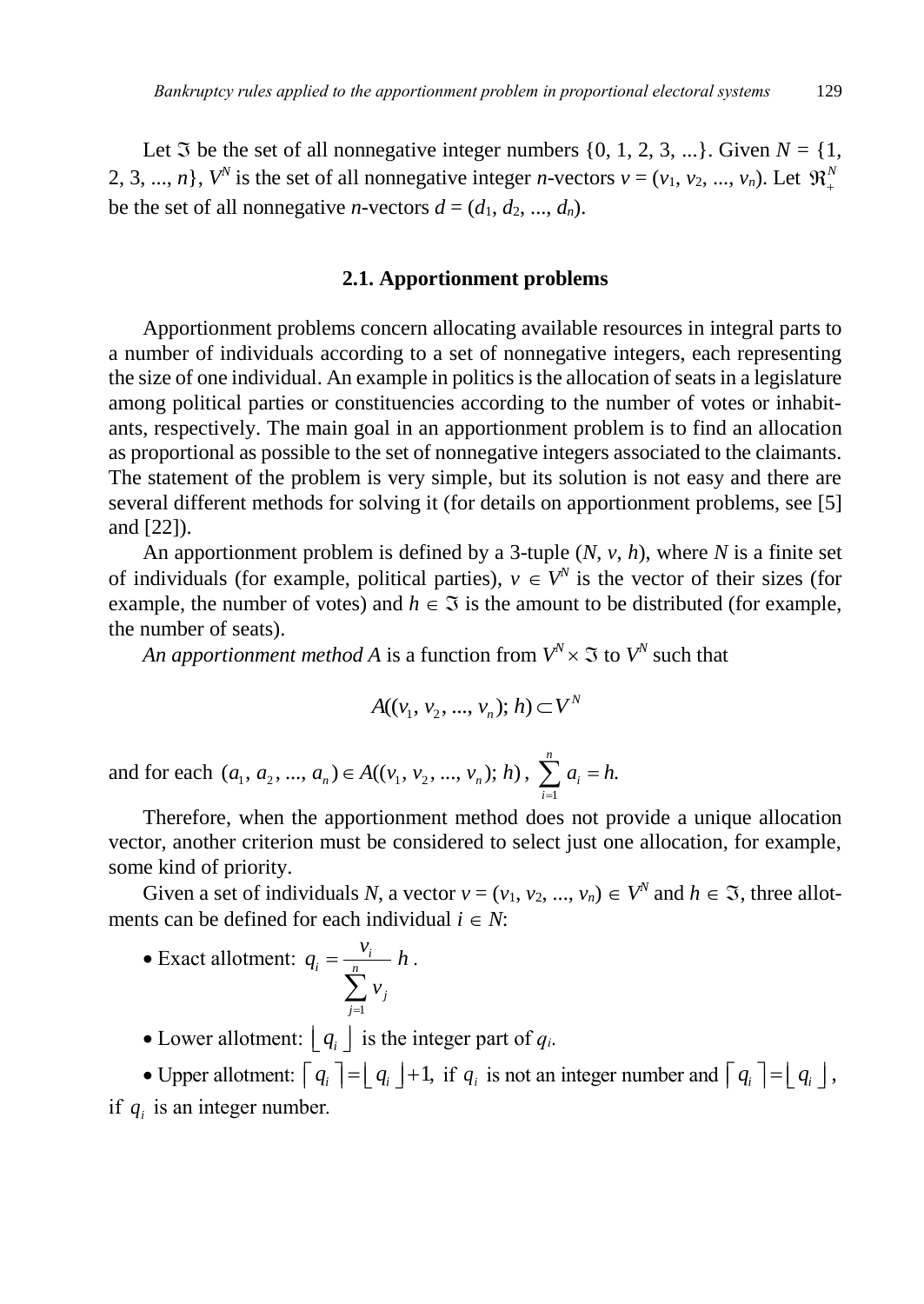In general, two different types of apportionment methods can be distinguished: quotient/quota methods and divisor methods, but other methods can be found in the literature, for example, minimax methods [13, 14].

Using quotient methods, a fixed quota *C* is chosen for distributing *h* and the size of each electorate is divided by *C*. Hence, the number of units allocated to each electorate is given by  $[v_i/C]$ , and when 1  $\sum_{i=1}^{n} |v_i|$ ∠ L '*i*<br>*i*=1  $v_i/C$  $\sum_{i=1}$   $\lfloor v_i/C \rfloor$  does not sum to *h*, then some criterion is used to adapt the allocation to *h*. This quota *C* measures the minimum size required to have a right to one unit. Depending on the selected quota and the tie breaking rule, different quotient methods are obtained.

The method of greatest remainders (GR) (also known as Hamilton's method) is the quotient method using the so-called natural quota<sup>3</sup> or Hare quota<sup>4</sup> given by 1  $\sum_{i=1}^{n} v_i$  $\sum_{j=1}^{\prime}$   $\frac{1}{j}$  $H = \sum v_i / h$  $=\sum_{j=1}^{\infty}$ 

and when 1 *n* ∠ L 9*i*<br>*i*=1 *q*  $\sum_{i=1}^{\infty} \lfloor q_i \rfloor$  sums to less than *h*, the priority or deservingness criterion used to assign

one extra unit to adapt the allocation to *h* is the greatest remainder  $q_i - \lfloor q_i \rfloor$ .

Using divisor methods, the *h* units are allocated in *h* steps one by one, in each step the size of each electorate is divided by the divisor  $d(x)$ , which is a function of the number of units *x* allocated to that electorate in the previous steps, and the current unit is allocated to the individual with the highest quotient. In the initial step, all individuals have previously received 0 units. Depending on the divisor function used, different divisor methods are obtained. Some well-known examples are the following:

 D'Hondt method (also known as the greatest divisors method or Jefferson's method):  $d(x) = x+1$ ,  $x = 0$ , 1, 2, ...

 Sainte–Laguë method (also known as the major fractions method or Webster's • same-Lague method (also know<br>method):  $d(x) = 2x + 1$ ,  $x = 0$ , 1, 2, ...

 The geometric mean method (also known as the equal proportions method or the • The geometric mean method (also known as the equal prop<br>Hill–Huntington method):  $d(x) = \sqrt{(x+1)(x+2)}$ ,  $x = 0$ , 1, 2, ...

There are several properties that may be desirable for an apportionment method. In the paper by Balinski and Ramirez [2] scale-invariance, exactness and anonymity are considered as the three most fundamental properties: paper by Bannski and Ranniez [2] scale-invariance, exactness and anonymity are sidered as the three most fundamental properties:<br>
• Scale invariance: for every  $\lambda > 0$ ,  $A((\lambda v_1, \lambda v_2, ..., \lambda v_n); h) = A((v_1, v_2, ..., v_n); h)$ .

\_\_\_\_\_\_\_\_\_\_\_\_\_\_\_\_\_\_\_\_\_\_\_\_\_

<sup>4</sup>Another common quota used in quotient methods is the Droop quota given by  $D = \left(1 + \sum_{j=1}^{n} v_j/(h+1)\right)$ .  $D = \left(1 + \sum_{j=1}^{n} v_j / (h \right)$  $=\left[1+\sum_{j=1}^n v_j/(h+1)\right].$ 

<sup>&</sup>lt;sup>3</sup>Note that the exact allotment is given by  $q_i \equiv v_i/H$ .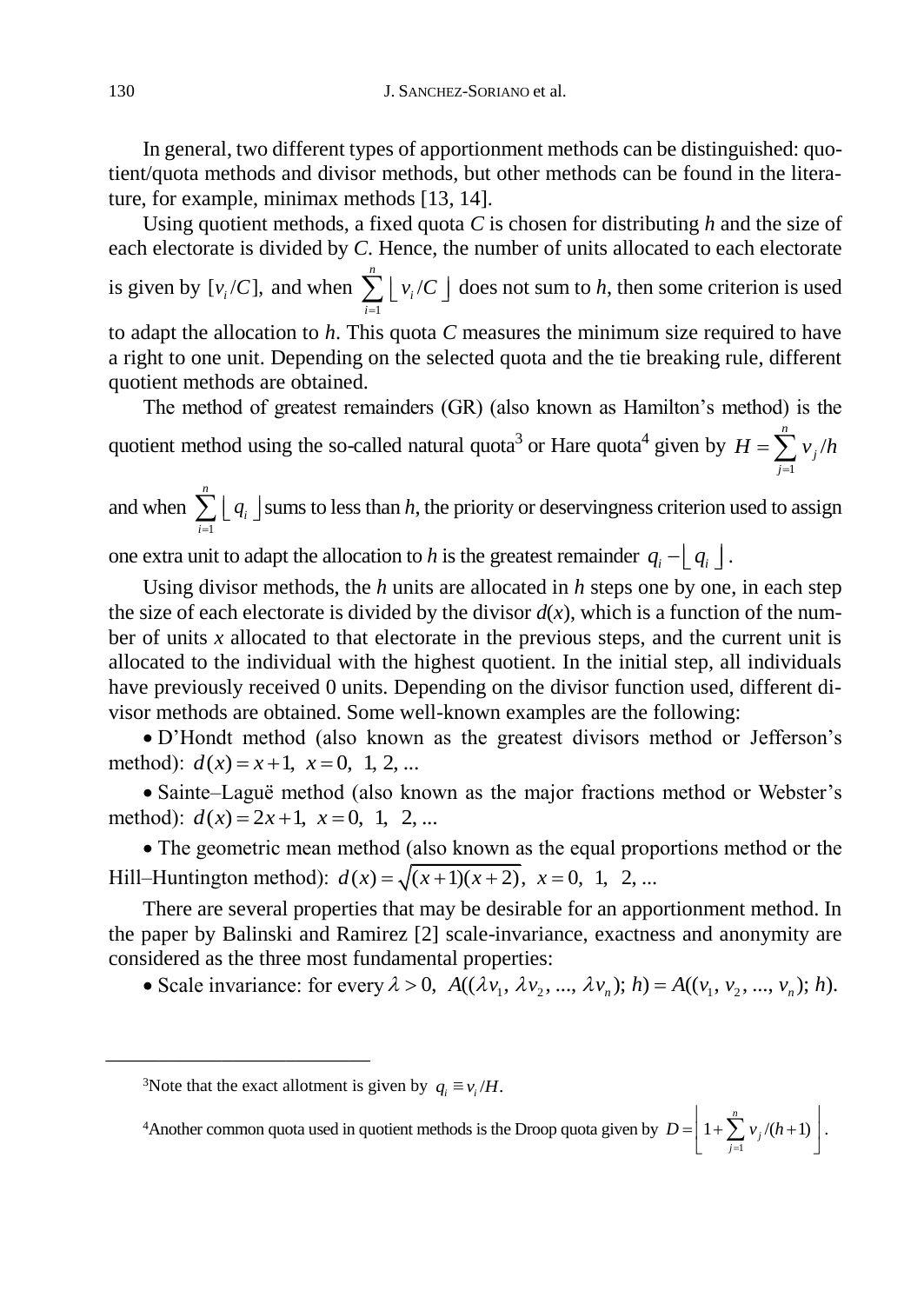• Exactness: If 
$$
\sum_{j=1}^{n} v_j = h
$$
, then  $A((v_1, v_2, ..., v_n); h) = \{(v_1, v_2, ..., v_n)\}.$ 

• Anonymity: If  $\pi$  is a permutation of *N*, then  $A((v_{\pi(1)}, v_{\pi(2)}, ..., v_{\pi(n)}); h)$  $= \pi(A((v_1, v_2, ..., v_n); h))$ .

These three properties are satisfied by all divisor methods and by the method of greatest remainders. However, there are more properties which may be desirable for apportionment problems: test remainders. However, there are more properties which may be desirable for<br>ortionment problems:<br>• Balancedness: if  $a \in A((v_1, v_2, ..., v_n); h)$ , then  $v_i = v_j$  implies  $|a_i - a_j| \le 1$ .

• Monotonicity: If  $a \in A((v_1, v_2, ..., v_n); h)$ , then there exists  $a' \in A((v_1, v_2, ..., v_n); h)$  $h+1$ ) such that  $a' \ge a$ . 1) such that  $a' \ge a$ .<br>
• Responsiveness: If  $a \in A((v_1, v_2, ..., v_n); h)$ , then  $v_i > v_j$  implies  $a_i \ge a_j$ .

\n- Responseing Poisson functions: If 
$$
a \in A((v_1, v_2, ..., v_n); h)
$$
, then  $v_i > v_j$  implies  $a_i$ .
\n- Lower allotment:  $\forall a \in A((v_1, v_2, ..., v_n); h)$ ,  $a_i \geq \lfloor q_i \rfloor$ ,  $\forall i \in N$ .
\n

• Lower allotment:  $\forall a \in A((v_1, v_2, ..., v_n); h), a_i \ge \lfloor q_i \rfloor, \forall i \in N.$ <br>• Upper allotment:  $\forall a \in A((v_1, v_2, ..., v_n); h), a_i \le \lceil q_i \rceil, \forall i \in N.$ 

The greatest remainder method does not satisfy monotonicity (the Alabama paradox) and the divisor methods do not satisfy, in general, the allotment properties. Using these properties and other properties, the different apportionment methods can be characterized. For example, divisor methods are characterized by Balinski and Young [4, 5].

### **2.2. Bankruptcy problems**

Bankruptcy problems concern allocating available resources (estate) to a number of individuals (claimants) according to their demands/claims when all these demands add up to more than the available resources. In a classical bankruptcy situation, the available resources are perfectly divisible, but over the last years the case of indivisible resources has also been studied (see, for example [28, 29, 17–19, 23, 24, 16, 10, 11, 6]). The main goal in a bankruptcy problem is to find an allocation which is as fair as possible, taking into account the demands of the claimants. Many solutions have been proposed depending on the principle(s) of fairness used (see, for a survey on bankruptcy problems, [34, 35]).

A bankruptcy problem is defined by a 3-tuple (*N*, *d*, *E*), where *N* is the finite set of claimants,  $d \in \mathbb{R}^N_+$  is the vector of their demands/claims and  $E \in \mathbb{R}^N_+$  is the amount of available resources (perfectly divisible), such that 1  $\sum_{i=1}^{n} d_i \geq E$ ,  $\sum_{i=1}$ <sup> $a_i$ </sup>  $d_i \geq E$  $\sum_{i=1}^{n} d_i \ge E$ , i.e., there are not enough resources to fully satisfy the demands of the claimants.

A bankruptcy rule *B* is a function from  $\mathfrak{R}^N_+ \times \mathfrak{R}_+$  to  $\mathfrak{R}^N_+$  such that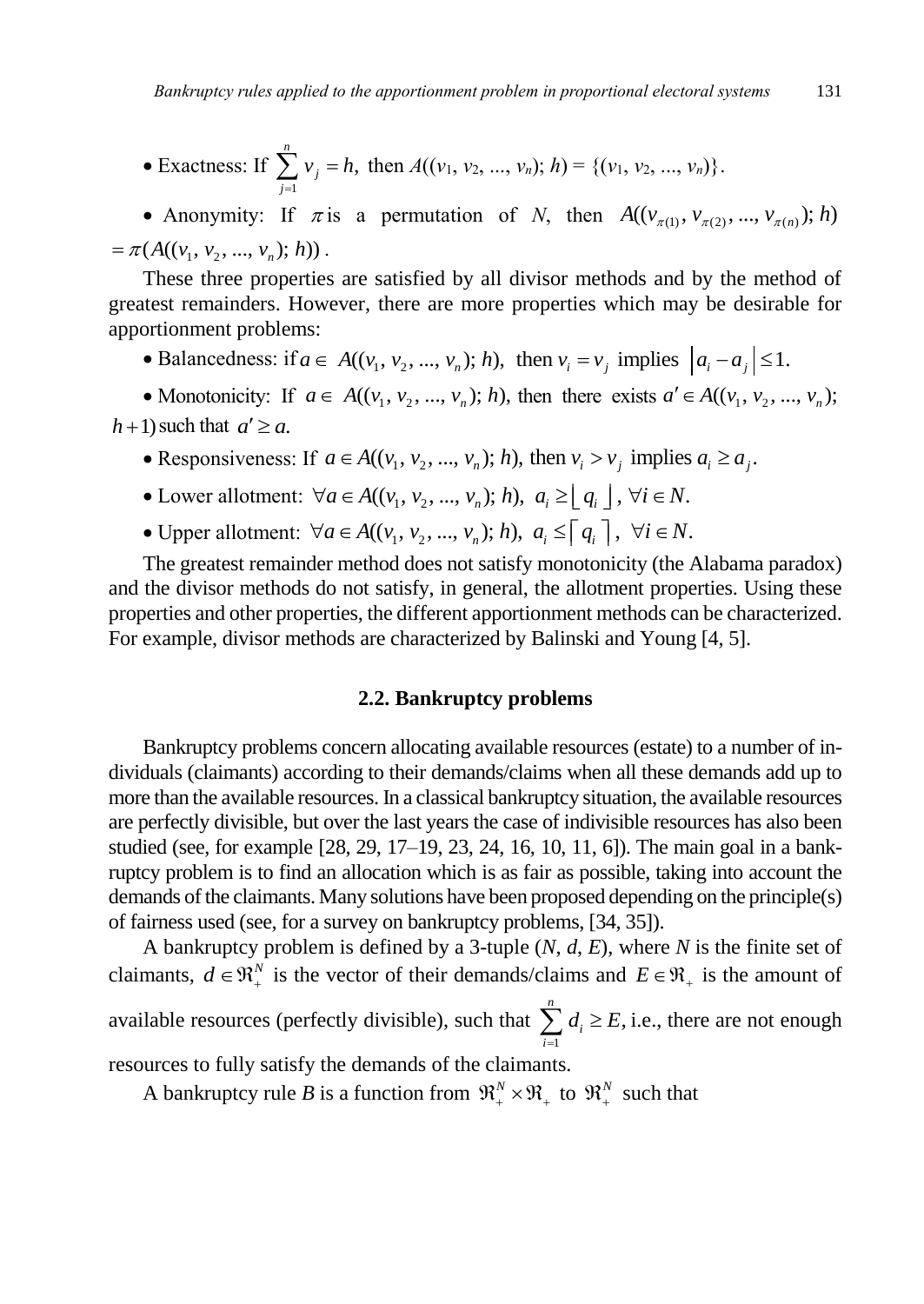132 J. SANCHEZ-SORIANO et al.

$$
B((d_1, d_2, ..., d_n); E) \in \mathfrak{R}^N_+
$$
  

$$
\sum_{i=1}^n d_i \ge E \text{ and } \sum_{i=1}^n B_i((d_1, d_2, ..., d_n); E) = E
$$

There are many different bankruptcy rules, but in this paper we only consider three of them: the proportional rule, the constrained equal awards (CEA) rule and the constrained equal losses (CEL) rule.

• The proportional rule (P):  $P((d_1, d_2, ..., d_n); E) = \frac{E}{\sqrt{n}} (d_1, d_2, ..., d_n)$ . 1 *i i E*  $P((d_1, d_2, ..., d_n); E) = \frac{E}{\frac{n}{d_1}}(d_1, d_2, ..., d_n)$ *d*  $\overline{a}$  $=$  $\sum$ 

• The constrained equal awards rule (CEA): CEA( $(d_1, d_2, ..., d_n)$ ; *E*) = (min $\{d_1, \lambda\}$ ,  $\min\{d_2, \lambda\}, \dots, \min\{d_n, \lambda\}$ , where  $\lambda > 0$  is chosen so that 1  $\sum_{i=1}^{n}$  min{ $d_i$ ,  $\lambda$ } = E.  $\sum_{i=1}$  **index**  $\mathbf{u}_i$  $d_i$ ,  $\lambda$ } = *E*  $\sum_{i=1}$  min{ $d_i$ ,  $\lambda$ } =

• The constrained equal losses rule (CEL): CEL(( $d_1, d_2, ..., d_n$ );  $E$ ) = (max{0,  $d_1 - \lambda$ },  $\max\{0, d_2 - \lambda\}, \dots, \max\{0, d_n - \lambda\}$ , where  $\lambda > 0$  is chosen so that  $\sum_{n=1}^{n} \max\{d_i - \lambda\} = E$ . 1  $d_i - \lambda$  = E *i*  $\sum_{i=1}^{n} \max\{d_i - \lambda\} = E$ 

There are several properties that are very natural for a bankruptcy rule and some of them are completely analogous to those for apportionment rules.

- Homogeneity: for every  $\lambda > 0$ ,
- $B((\lambda d_1, \lambda d_2, ..., \lambda d_n); \lambda E) = \lambda B((d_1, d_2, ..., d_n); E).$
- Efficiency:  $\sum_{j=1}^{n} B_j((d_1, d_2, ..., d_n); E) = E.$  $\sum_{j=1}^{n} B_j((d_1, d_2, ..., d_n); E) = E$

• Anonymity: If  $\pi$  is a permutation of *N*, then  $B((d_{\pi(1)}, d_{\pi(2)}, ..., d_{\pi(n)}); E)$  $= \pi(B((d_1, d_2, ..., d_n); E))$ .

- ( $B((a_1, a_2, ..., a_n); E)$ ).<br>
 Equal treatment of equals: If  $d_i = d_j$ , then  $B_i(d; E) = B_j(d; E)$ .
- Monotonicity: If 1  $\sum_{i=1}^{n} d_i \geq E' > E,$  $\sum_{i=1}^{\infty}$ <sup>*u*</sup><sub>j</sub>  $d_i \geq E' > E$  $\sum_{i=1}^{\infty} d_i \ge E' > E$ , then  $B((d_1, d_2, ..., d_n); E') \ge B((d_1, d_2, ..., d_n); E')$ .

• Order-preservation: If  $d_i > d_j$ , then  $B_i(d; E) \geq B_j(d; E)$  and  $d_i - B_i(d; E)$  $\geq d_i - B_i(d; E).$ 

- Respect of minimal rights:  $\mathcal{E}_i(d; E) \ge \max\{E - \sum_{j:j \neq i} d_j, 0\},\,$  $B_i(d; E) \ge \max\{E - \sum_{j: j \neq i} d_j, 0\}$ , for all *i*.
- Boundedness of claims:  $B_i(d; E) \le d_i$ , for all *i*.

An excellent survey on axiomatic analysis of bankruptcy rules is given by Thomson [34, 35].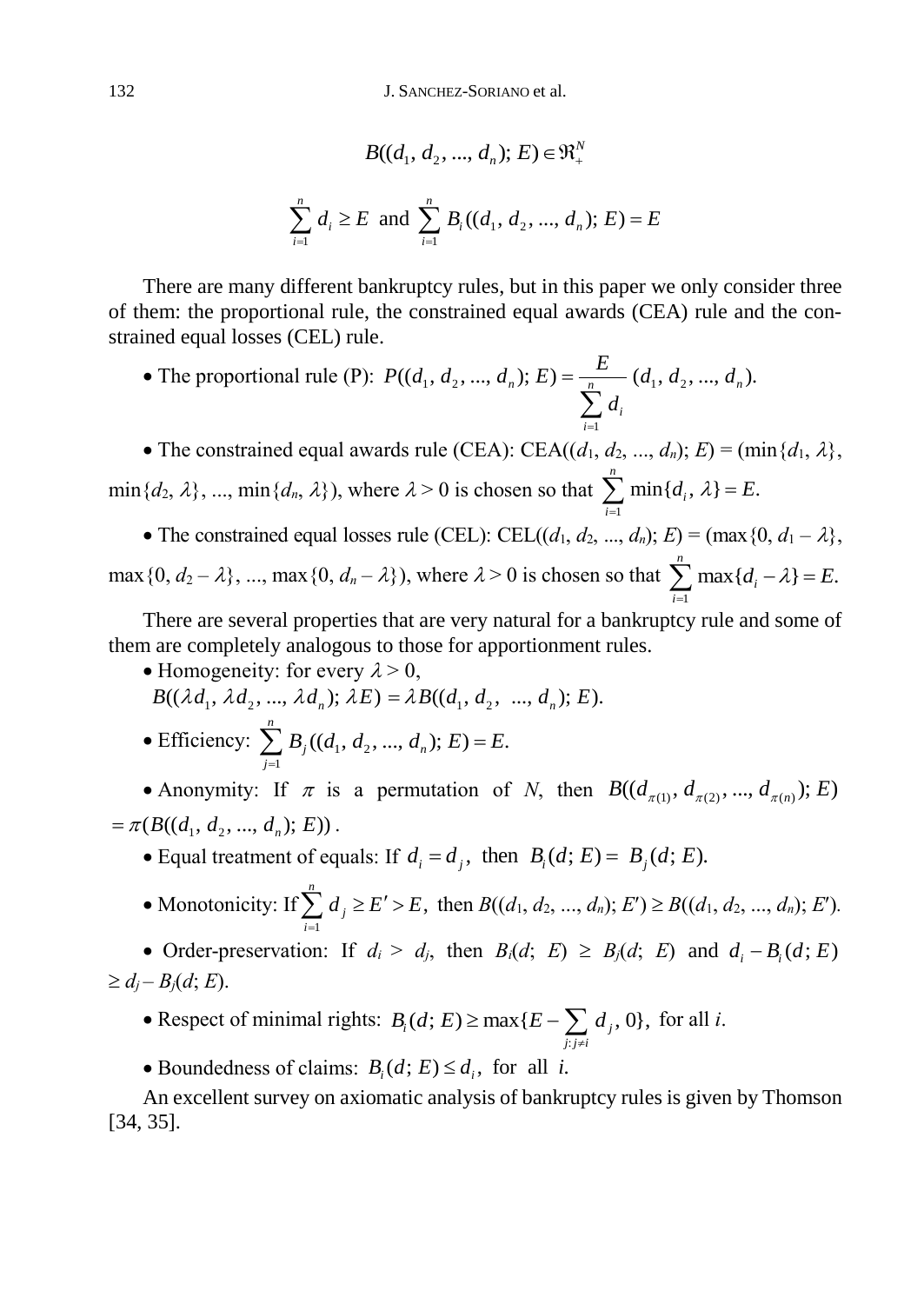## **3. The apportionment problem as a bankruptcy problem**

As was pointed out in Section 2.2, over the last years bankruptcy problems with indivisibilities have also been studied. Thus, if we consider bankruptcy situations in which the demands are nonnegative integer numbers and the estate consists of a nonnegative integer number of indivisible units, then the definitions of the discrete bankruptcy problem and discrete bankruptcy rule are similar to the classical ones:

A discrete bankruptcy problem is defined by a 3-tuple (*N*, *d*, *E*), where *N* is the finite set of claimants,  $d \in V^N$  is the vector of their demands/claims and  $E \in \mathfrak{I}$  is the amount of available resources, such that 1  $\sum_{i=1}^{n} d_i \geq E.$  $\sum_{i=1}$ <sup> $\alpha_i$ </sup>  $d_i \geq E$  $\sum_{i=1} d_i \geq$ 

A discrete bankruptcy rule *B* is a function from  $V^N \times \mathfrak{I}$  to  $V^N$  given by

$$
B((d_1, d_2, ..., d_n); E) \subset V^N
$$

such that for each  $(b_1, b_2, ..., b_n) \in B((d_1, d_2, ..., d_n); E)$ ,  $\sum_{i=1}^{n}$  $\sum_{i=1}^{n} b_i = E.$  $\sum_{i=1}$ <sup> $\nu_i$ </sup>  $b_i = E$  $\sum_{i=1} b_i =$ 

We should highlight that the only difference between the definition of the bankruptcy problem and the definition of the discrete bankruptcy problem is that in the former the demands and the estate are non-negative real numbers and in the latter they are non-negative integers. Considering the rules, in addition to the difference between using real or integer numbers, bankruptcy rules are single valued, while discrete bankruptcy rules are set valued. Therefore, when a discrete bankruptcy rule does not provide a unique allocation vector, another criterion must be considered to select a single allocation, for example, some kind of priority or deservingness.

Note that both the apportionment problem and the discrete bankruptcy problem are very similar, the only difference is the condition 1  $\sum_{i=1}^{n} d_i \geq E.$  $\sum_{i=1}$ <sup> $\alpha_i$ </sup>  $d_i \geq E$  $\sum_{i=1} d_i \geq E$ . Bankruptcy problems with indivisi-

bilities are usually sorted out using methods of assigning priority. The simplest method of assigning priority is to consider a priority order defined over the set of claimants to break possible ties for the very last units to be allocated. Another alternative is to use the idea of a standard of comparison [36]. A standard of comparison is a strict binary relation  $\rho$  defined over all agent–claim pairs such that  $(i, x+1)\rho(i, x)$  for all  $x \in \mathfrak{I}$ , where  $(i, x)\rho(j, y)$ means that agent *i* with claim *x* units has priority over agent *j* with claim *y* units. A standard of comparison is called monotonic if  $(i, x+1)\rho(j, x)$  for all claimants *i*, *j*, and for all  $x \in \mathfrak{I}$ [19]. Likewise, Herrero and Martínez [19] illustrate how to define a monotonic standard of comparison which coincides with the d'Hondt method used in apportionment problems. In general, any method of apportionment could be used as a discrete bankruptcy rule with a suitable standard of comparison.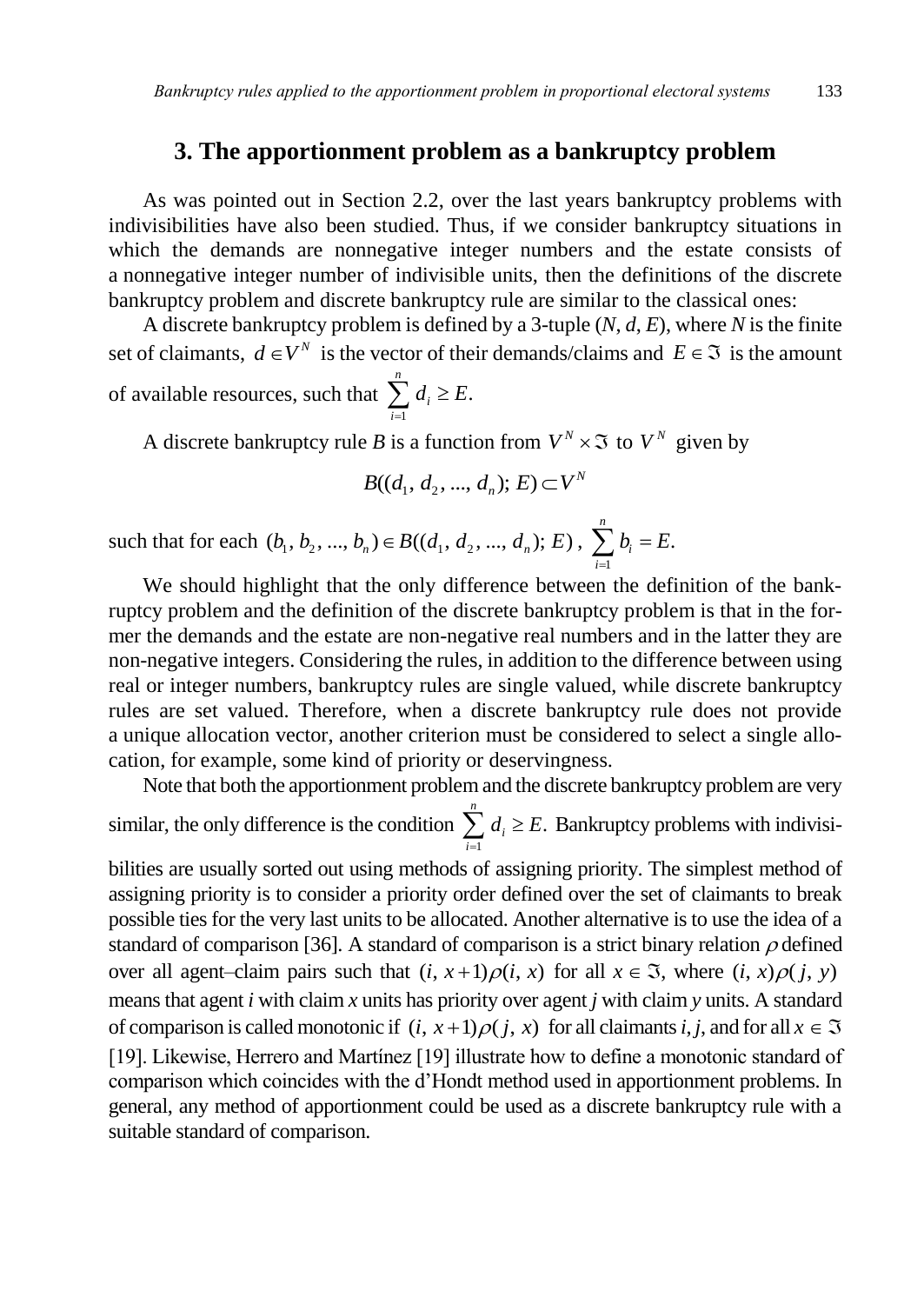Next we do the converse, that is, we will use discrete bankruptcy rules for solving apportionment problems. To do this, first we must define the discrete bankruptcy problem associated with a given apportionment problem.

**Definition 1.** Given an apportionment problem (*N*, *v*, *h*), we define an associated discrete bankruptcy problem (*N*, *d*, *E*) as follows:

- *N* is the set of claimants,
- $d_i = \lfloor q_i \rfloor + 1$ , for all  $i \in N$ ,
- $\bullet$   $E = h$ .

It is obvious that the problem  $(N, d, E)$  is a bankruptcy problem because  $\sum_{r \in N} d_i \ge E$ .  $d_i \geq E$  $\sum_{i \in N} d_i \geq$ 

Now we can apply any discrete bankruptcy rule to this problem and obtain an allocation for the apportionment problem (*N*, *v*, *h*). One of these rules is the discrete constrained equal losses rule (DCEL), which is applied in two steps. Firstly, the CEL rule is applied to the problem as if it was a bankruptcy problem without indivisibilities and each claimant is assigned the corresponding integer part. In the second step, an extra unit is allocated to each claimant whose allocation according to CEL is not integer, following a priority order. For this discrete rule, Giménez-Gómez and Vilella [16] prove that the DCEL rule is the recursive discrete P-rights rule<sup>5</sup> with  $P = \{WOP\}$ , where WOP is the property of weak order preservation, which is given by: is the recursive discrete P-rights rule<sup>5</sup> with P = {WOP}, where WOP is the reak order preservation, which is given by:<br>
• If  $d_i > d_j$ , then  $B_i(d; E) \ge B_j(d; E)$  and  $d_i - B_i(d; E) \ge d_j - B_j(d; E)$ .

- 
- If  $a_i > a_j$ , then  $B_i(a, E) \ge B_j(a, E)$  and  $a_i$  -<br>• If  $d_i = d_j$ , then  $|B_i(d; E) B_j(d; E)| \le 1$ .

Note that condition (*i*) is related to the property of responsiveness and (*ii*) is related to the property of being balanced for apportionment problems.

**Theorem 2.** Let  $(N, v, h)$  be an apportionment problem and  $(N, d, E)$  the associated discrete bankruptcy problem. Let  $\sigma$  be the priority rule defined over the set *N* as follows:

$$
i\sigma j \Leftrightarrow q_i - \lfloor q_i \rfloor > q_j - \lfloor q_j \rfloor
$$

Thus  $DCEL(d; E) = GR(v; h)$ , provided that the tie breaking rule used is the same for both methods.

**Proof.** We will first prove that  $\left[ \text{CEL}_i(d; E) \right] = \left[ q_i \right]$  for all  $i \in N$ . Indeed, we have the following:

\_\_\_\_\_\_\_\_\_\_\_\_\_\_\_\_\_\_\_\_\_\_\_\_\_

<sup>5</sup>See [15] for details on recursive P-rights processes.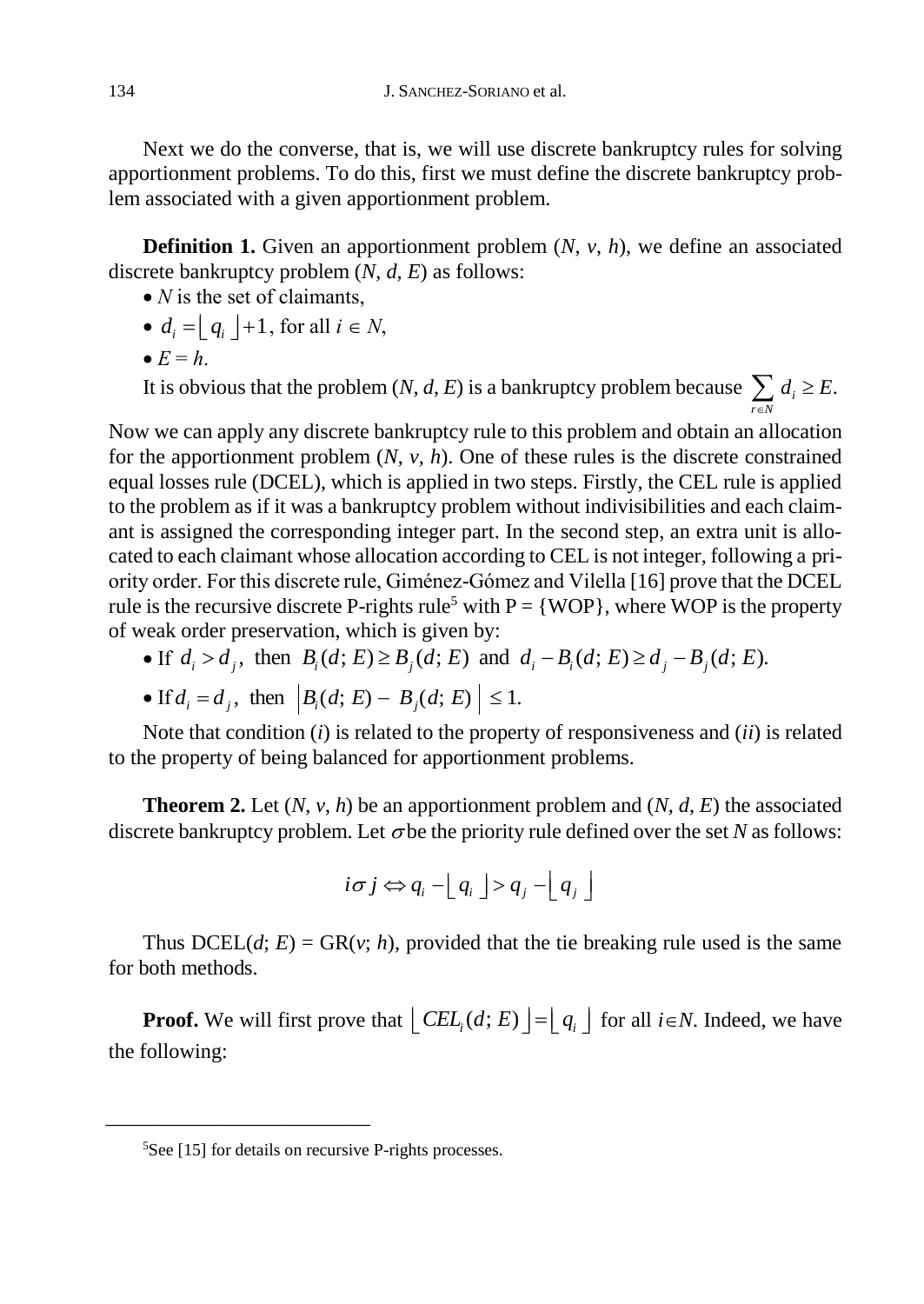*Bankruptcy rules applied to the apportionment problem in proportional electrical systems* 135\n
$$
\sum_{i \in N} d_i - E = \sum_{i \in N} \lfloor q_i \rfloor + n - h \le \sum_{i \in N} q_i + n - h = n \tag{1}
$$

where  $N = \{1, 2, ..., n\}$ . This implies that

$$
e = \frac{\sum_{i \in N} d_i - E}{n} \le 1
$$

Hence, taking into account that  $d_i \geq 1$  for all  $i \in N$ , we can subtract *e* from each  $d_i$ for all  $i \in N$ , and all these differences are nonnegative. Thus, we have

$$
\sum_{i \in N} \max\{0, d_i - e\} = \sum_{i \in N} (d_i - e) = E
$$

Therefore, by definition of the CEL rule and the structure of the claims, we obtain that  $\text{CEL}_i(d; E) = \lfloor q_i \rfloor + 1 - e$ , and this implies that  $\lfloor \text{CEL}_i(d; E) \rfloor = \lfloor q_i \rfloor$ . This completes the first step of the DCEL rule.

For the second step, we know that  $\sum d_i - E \le n$ , therefore each claimant will re*i N*  $\in$ ceive at most one extra unit. Applying the priority rule  $\sigma$ , the extra units will go to the claimants with the greatest remainders  $q_i - \lfloor q_i \rfloor$ . Thus  $DCEL_i(d; E) = \lfloor q_i \rfloor + 1$  for the claimants with highest priorities (greatest remainders) and  $DCEL_i(d; E) = [q_i]$  for the claimants with lowest priorities.

Note that if  $\lfloor q_i \rfloor$  is an integer, then agent *i* will not receive an extra unit. Indeed, let us consider the set  $I = \{i \in N : q_i \in \mathfrak{I}\} \subset N$  and  $|I|$  its cardinality, then we have  $E - \sum_{i \in N} \lfloor q_i \rfloor = \sum_{i \in N} q_i - \sum_{i \in N} \lfloor q_i \rfloor = \sum_{i \in I} (q_i - \lfloor q_i \rfloor) \le n - |I|$ 

$$
E - \sum_{i \in N} \lfloor q_i \rfloor = \sum_{i \in N} q_i - \sum_{i \in N} \lfloor q_i \rfloor = \sum_{i \notin I} (q_i - \lfloor q_i \rfloor) \le n - |I|
$$

Thus, the number of extra units to be allocated in the second step is less than or equal to  $n - |I|$ , therefore the agents in *I* will not receive any extra unit, because they are the agents with the lowest priorities according to  $\sigma$ .

If we apply the GR method to the apportionment problem, then we obtain the same results, therefore  $DCELL(d; E) = \text{GR}(v; h)$ .

Finally, in the case of a tie we could use the same tiebreak rule in both the DCEL rule and the GR method and the result holds. If no tiebreak rule is applied, then we can conclude that the allocation sets defined by the DCEL rule and the GR method coincide. This completes the proof.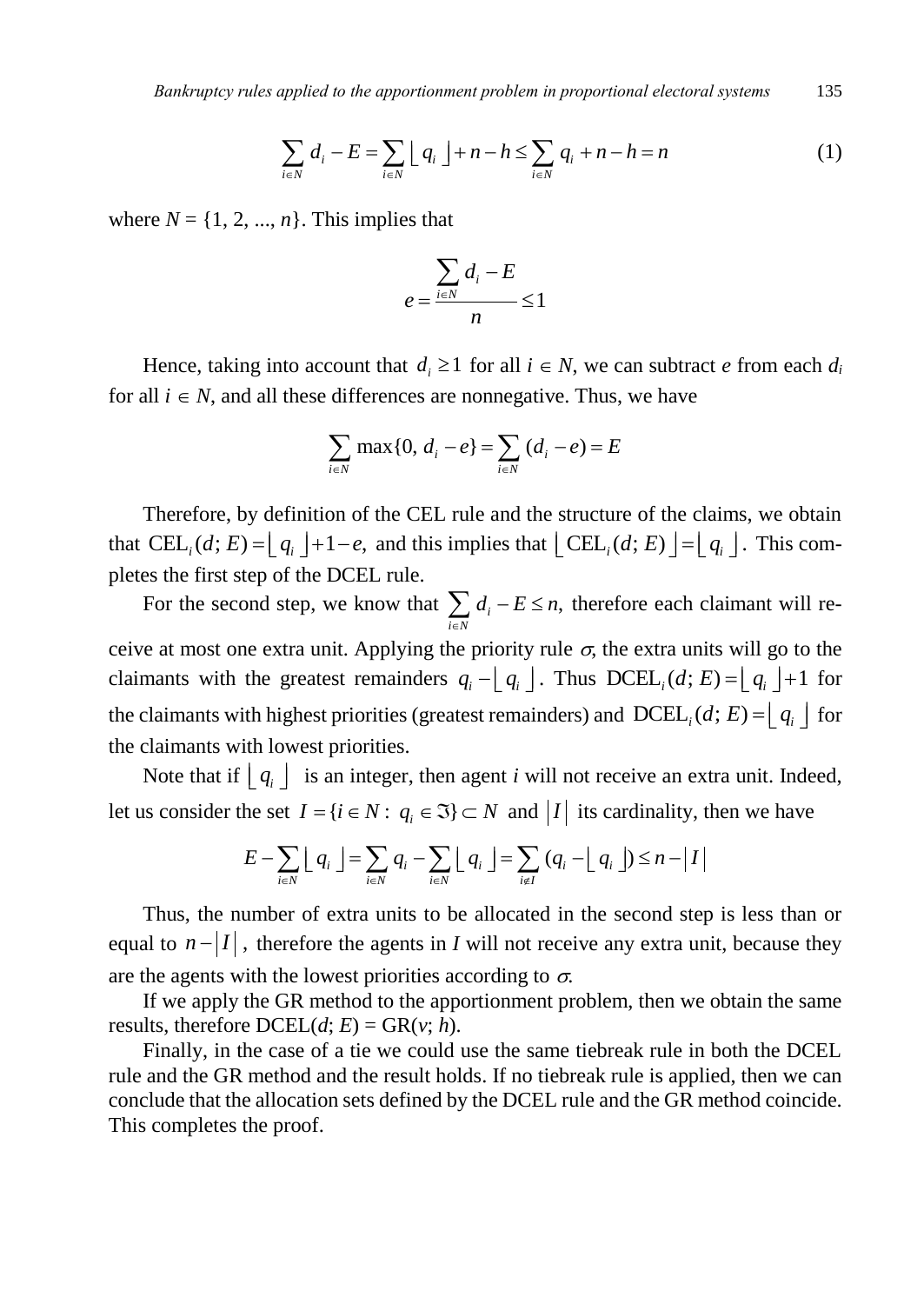In the following example, we show that the DCEA rule does not coincide, in general, with the GR method for apportionment problems.

**Example 3.** Let us consider the apportionment problem  $(N, v, h)$ , where  $N = \{1, 2, \ldots, h\}$ 3, 4, 5}, *v* = (1000, 500, 300, 150, 50) and *h* = 8. In this case, the exact allotment vector is  $q = (4, 2, 1.2, 0.6, 0.2)$  and GR( $v$ ;  $h$ ) = (4, 2, 1, 1, 0). The associated bankruptcy problem is given by  $N = \{1, 2, 3, 4, 5\}, d = (5, 3, 2, 1, 1)$  and  $E = 8$ . CEA(*d*; *E*) = (2, 2, 2, 1, 1) = DCEA(*d*; *E*). However, CEL(*d*; *E*) = (4.2, 2.2, 1.2, 0.2, 0.2) and DCEL(*d*; *E*)  $=(4 + 0, 2 + 0, 1 + 0, 0 + 1, 0 + 0) = (4, 2, 1, 1, 0) = GR(v; h)$ , as expected.

**Remark 4.** In Example 3, if we take  $d_i = |q_i|$ , then  $d = (4, 2, 2, 1, 1)$ . This implies CEL(*d*; *E*) = (3.6, 1.6, 1.6, 0.6, 0.6) and DCEL(*d*; *E*) = (3 + 0, 1 + 0, 1 + 1, 0 + 1, 0 + 1)  $=(3, 1, 2, 1, 1) \neq \text{GR}(v, h)$ . Therefore, we have to consider a new priority rule, for example, 1, 1)  $\neq$  GR(*v*, *h*). Therefore, we have to consider a n<br>  $i\sigma j \Leftrightarrow q_i - \left[ \text{CEL}_i(d; E) \right] > q_j - \left[ \text{CEL}_j(d; E) \right]$ , and and then DCEL(*d*; *E*)  $=(3 + 1, 1 + 1, 1 + 0, 0 + 1, 0 + 0) = (4, 2, 1, 1, 0) = \text{GR}(v, h).$ 

M-up methods and M-down methods are other discrete bankruptcy rules [19]. These methods are applied unit by unit according to a monotonic standard of comparison. In each step, one unit is allocated (M-up methods) or subtracted (M-down methods) to the agent corresponding to the agent-claim pair with the highest priority and this agent-claim pair is removed for the next step. Herrero and Martínez [19] show that any M-down method can be interpreted as a discrete version of the constrained equal awards rule. This rule makes it advantageous for parties to split and this is not a desirable property for apportionment problems in electoral systems. In fact, rules which make it advantageous for parties to merge are preferred, because there is an incentive to form coalitions before and not after the election. For this reason, in this paper we will focus on M-up methods (see [8] for details on manipulations involving coalitions in bankruptcy problems).

Given an apportionment problem  $(N, v, h)$  and the associated discrete bankruptcy problem  $(N, d, E)$ , we consider the following monotonic standard of comparison  $\rho^*$  defined over all agent-claim pairs:

- $(i, x)\rho^{*}(j, y) \Longleftrightarrow x > y$ , for all  $i, j \in N$  and  $x, y \in \Im$ .
- $\bullet$   $(i, x)\rho^*$ (*i*, *x*)  $\rho$  (*j*, *y*)  $\Leftrightarrow$  *x* > *y*, for all *i*, *j*  $\in$  *N* and *x*, *y*  $\in$  3.<br>
(*i*, *x*)  $\rho^*(j, x) \Leftrightarrow q_i - \lfloor q_i \rfloor > q_j - \lfloor q_j \rfloor$ , for all *i*, *j*  $\in$  *N* such that *i*  $\neq j$ , and *x*  $\in$  3.

**Theorem 5.** Let  $(N, v, h)$  be an apportionment problem and  $(N, d, E)$  the associated discrete bankruptcy problem. Let  $U^{\rho^*}$  denote the solution of the bankruptcy problem according to the M-up method with the monotonic standard of comparison  $\rho^*$ . Then,  $U^{p^*}(d; E) = \text{GR}(v; h)$ , provided that the tie breaking rule is the same for both methods.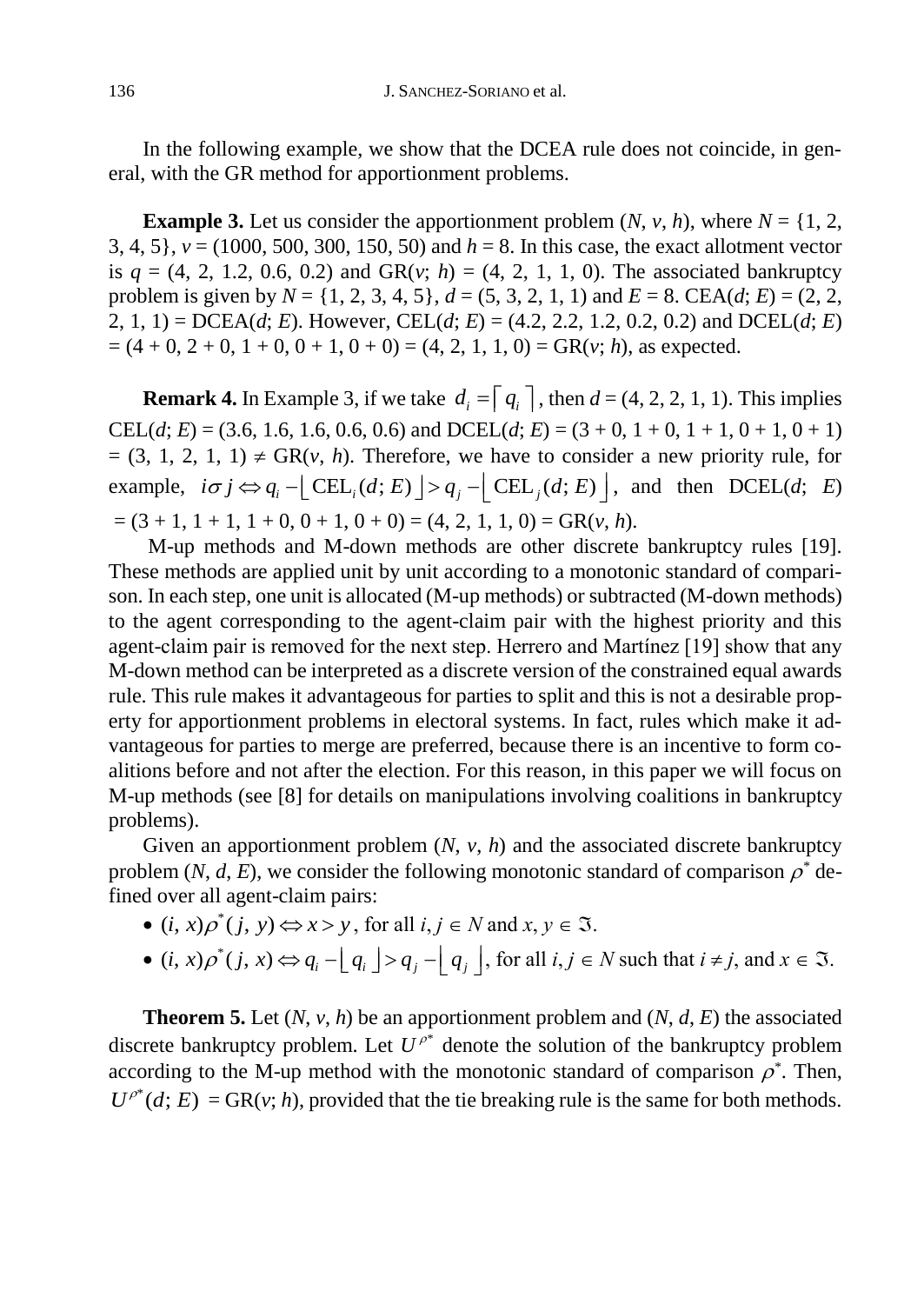**Proof.** For each  $i \in N = \{1, 2, ..., n\}$ , there are  $d_i$  pairs  $(i, 1), (i, 2), ..., (i, d_i)$ . By Eq. (1), we know that after  $\sum_{i \in N} \lfloor q_i \rfloor$ *q*  $\sum_{i \in N} \lfloor q_i \rfloor$  steps the  $U^{\rho^*}$  method has allocated exactly  $\lfloor q_i \rfloor$ units to agent *i*, for all  $i \in N$ . At this point, the remaining pairs are  $(1, 1), (2, 1), ..., (n, 1)$ and the remaining units are allocated to the agents with the highest priority according to criterion (ii) in the definition of  $\rho^*$  above. These agents are those with the greatest remainders, so  $U^{\rho^*}(d; E) = \text{GR}(v; h)$ .

Finally, in the case of a tie we could use the same tiebreak rule for both the  $U^{\rho^*}$ method and the GR method and the result holds. If no tiebreak rule is applied, then the sets of allocations defined by the  $U^{\rho^*}$  method and the GR method coincide. This completes the proof.

Given an apportionment problem  $(N, v, h)$  and the associated discrete bankruptcy problem  $(N, d, E)$ , we can consider the following monotonic standard of comparison  $\rho^g$ defined over all agent-claim pairs:

- $(i, x)\rho^{g}(j, y) \Leftrightarrow x > y$ , for all  $i, j \in N$  and  $x, y \in \Im$ .
- $(i, x)\rho^{g}(j, x) \Longleftrightarrow v_{i} > v_{j}$ , for all  $i, j \in N$  such that  $i \neq j$ , and  $x \in \Im$ .

Condition (i) of the monotonic standard of comparison  $\rho^g$  is the same as for  $\rho^*$ , but condition (ii) favors agents with the largest sizes (number of votes) instead of agents with the greatest remainders. Therefore, the apportionment obtained by applying  $U^{\rho^s}$ does not satisfy the upper allotment property, in general, but it exceeds the upper allotment by at most one unit. Nevertheless, in electoral systems, this shortcoming could be seen as an interesting quality in terms of governability because it could make the formation of durable government coalitions easier. For example, in [20] six goals for an electoral system are established, one of them is durable governments. Related to this goal, we introduce the following property for apportionment methods:

• Governability. If  $a \in A((v_1, v_2, ..., v_n); h)$ , then  $v_i > v_j$  implies  $a_{i-1} \mid q_i \mid \ge a_j - \mid q_j \mid$ .

**Example 6.** Let us consider again the apportionment problem (*N*, *v*, *h*), where *N* = {1, 2, 3, 4, 5}, *v* = (1000, 500, 300, 150, 50) and *h* = 8. The associated discrete bankruptcy problem is given by  $N = \{1, 2, 3, 4, 5\}, d = (5, 3, 2, 1, 1)$  and  $E = 8$ . To calculate  $\rho^s(d; E)$ , we consider the chain of the first 8 pairs with highest priorities:

$$
(1, 5)\rho^{g}(1, 4)\rho^{g}(1, 3)\rho^{g}(2, 3)\rho^{g}(1, 2)\rho^{g}(2, 2)\rho^{g}(3, 2)\rho^{g}(1, 1).
$$

Therefore,  $U^{\rho^s}(d; E) = (5, 2, 1, 0, 0)$ .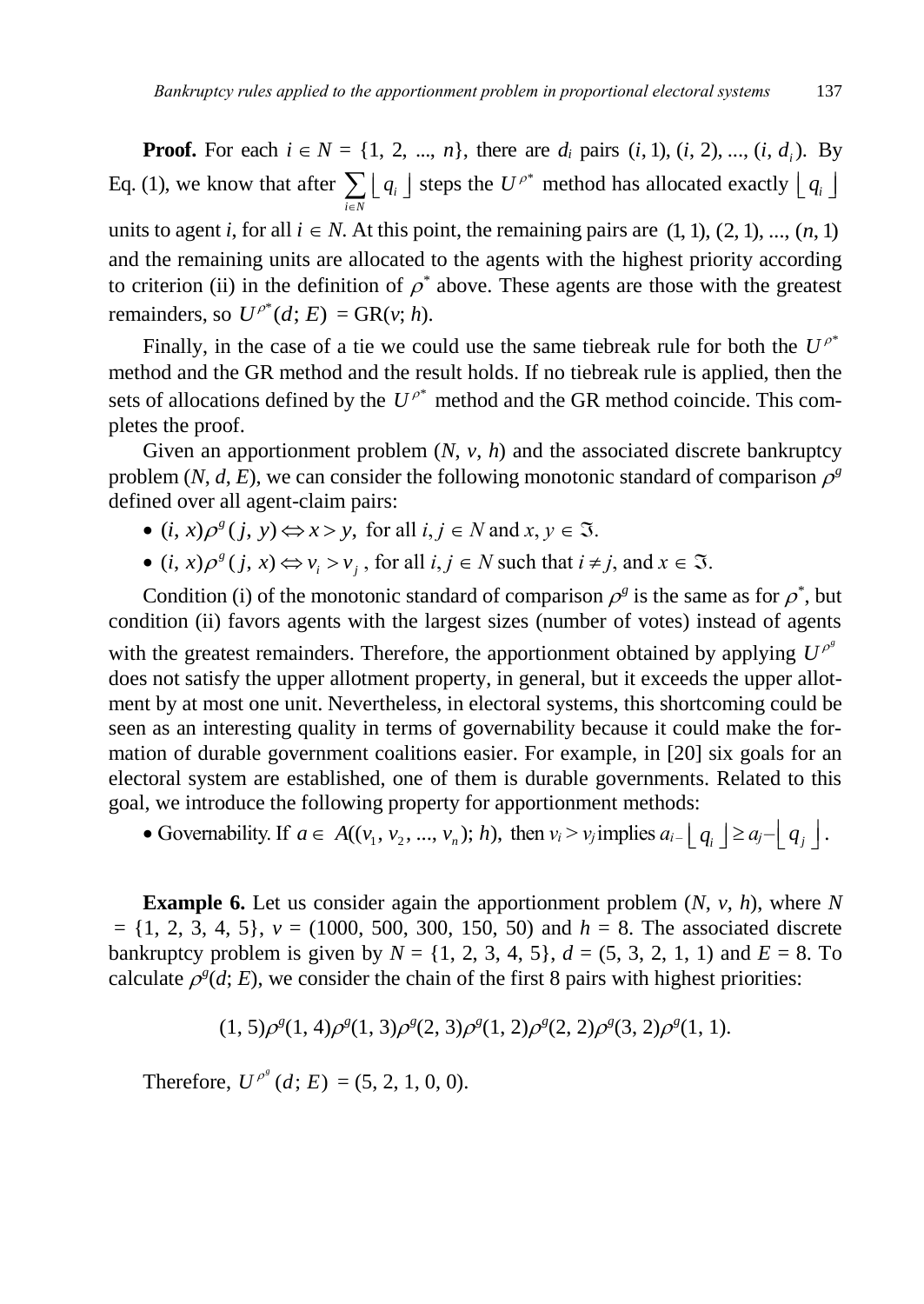It is easy to check that the apportionment obtained by applying  $U^{\rho^s}$  satisfies the property of governability, but the GR method does not. A stronger version of governability can be stated in the following terms

Strong governability. If  $a \in A((v_1, v_2, ..., v_n); h)$  and  $v_i > v_j$ , then

$$
\begin{cases} a_i - \lfloor q_i \rfloor > a_j - \lfloor q_j \rfloor & \text{if } a_j - \lfloor q_j \rfloor > 0 \\ a_i - \lfloor q_i \rfloor \ge a_j - \lfloor q_j \rfloor & \text{if } a_j - \lfloor q_j \rfloor = 0 \end{cases}
$$

This property means that no agent with fewer votes can obtain a better or equal extra allocation than another with more votes, with respect to their lower bounds.

The extreme case which favors the most popular party while respecting the lower bounds is the following:

• All for the winner If  $v_i = \max\{v_1, v_2, ..., v_n\}$ , there exists  $a \in A(v; h)$  such that

$$
a_i = \lfloor q_i \rfloor + \left( h - \sum_{j \in N} \lfloor q_j \rfloor \right)
$$

In all cases, the lower bound is respected, if we consider a bankruptcy situation in which the vector of lower bounds plays the role of a reference point. Additionally, each agent has an associated upper bound, which represents the maximum number of units that can be allocated to her, so that the upper bounds add up to more than the available resource units. This situation resembles bankruptcy problems with references [31, 32]. Therefore, we could also define a bankruptcy problem with references associated with an apportionment problem, including a priority rule or standard of comparison for allocating all the units exceeding the sum of the reference point.

To finish this section, we consider the definition of the bankruptcy problem associated with the apportionment problem given in Remark 4, i.e.,  $d_i = |q_i|$ . Given an apportionment problem (*N*, *v*, *h*) and the associated discrete bankruptcy problem (*N*, *d*, *E*) with  $d_i = |q_i|$  for all  $i \in N$ , we consider the following (non-monotonic) standard of comparison  $\rho^{BY}$  defined over all agent-claim pairs:

$$
(i, x)\rho^{BY}(j, y) \Leftrightarrow \frac{v_i}{x} > \frac{v_j}{y}
$$
 for all  $i, j \in N$  and  $x, y \in \mathfrak{I}$ 

The  $U^{\rho^{BY}}$  method is very similar (or equivalent) to the quota method for apportionment problems [3]. It is a variant of the d'Hondt method, but respecting the upper bound.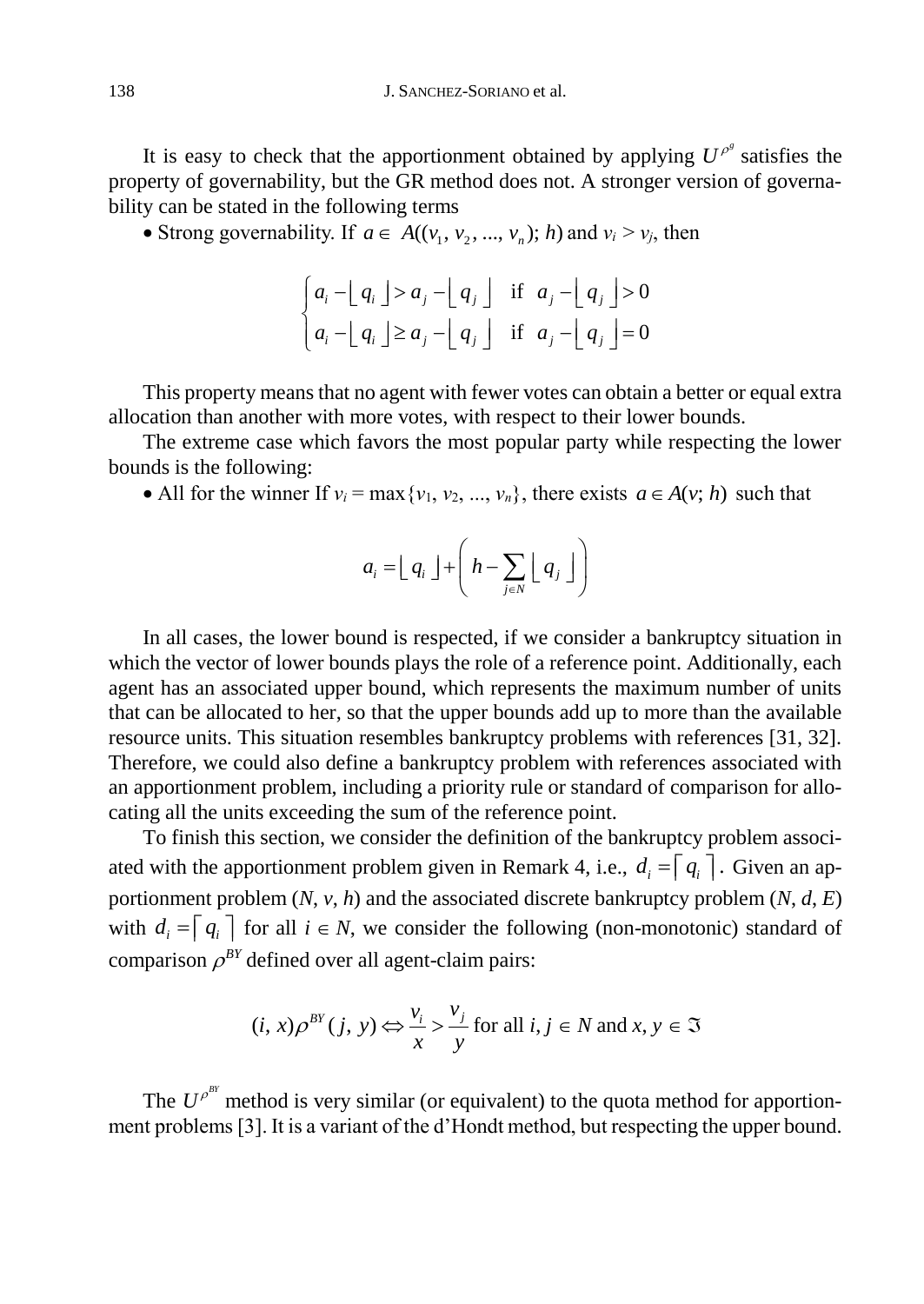In fact, if we set  $d_i = h$  for all  $i \in N$  in the associated discrete bankruptcy problem, then we obtain the d'Hondt method.

## **4. Case study. Spanish elections in 2015**

The discussion on the need to reform an electoral system recurrently arises in democratic countries after elections, because there are different groups which consider the final result does not correspond with the reality of the society. In the case of Spain, several proposals for reforming the Spanish electoral system can be found in the literature (see, for example, [26]). Two common complaints have traditionally been made (i) the non-proportional distribution of seats in a parliament regarding the number of votes obtained by each party and (ii) the number of voters represented by a seat. However, perfect proportionality is not possible and there are several methods for measuring the proportionality or disproportionality of an electoral system (see, for example, [21, 12]). In particular, in electoral systems aimed at proportional representation, there are two main variants, national lists and constituency lists, as well as combinations of both (see, for an example of bi-apportionment by Maier et al. [25]). It is usually claimed that the method of apportionment used to allocate first the seats among the constituencies and then, within each constituency, the seats among the parties is responsible for the resulting disproportionality (for example, in papers by Sánchez-Soriano [23] and Curiel [7], the Spanish Electoral System and the Electoral System of Surinam, respectively, have been analyzed from a mathematical point of view). However, this is not the only controversial aspect of an electoral system. For example, in [20], Mercik analyzes the veto power of the President of Poland. In fact, the goals of an electoral system are more than just proportionality. In the paper by Horowitz [20], six goals for an electoral system have been established: proportionality of seats to votes, accountability to constituents, durable governments, victory of the Condorcet winner, interethnic and interreligious conciliation, and office holding by minorities.

In this section, we analyze the distribution of seats in the Spanish Congress after the Spanish elections in 2015. The Congress consists of 350 members. To elect the members of the Congress, the country is divided into 52 constituencies, 50 provinces and 2 autonomous cities. The seats are allocated to the constituencies in proportion to their populations using the greatest remainder method. Because the populations of the constituencies are quite different, the constituencies are quite asymmetric in terms of the number of seats. For each constituency, the political parties present ordered lists of their candidates for election and the seats are allocated to political parties using the d'Hondt method. We will use the results of the Spanish elections in 2015 to check the effect of using several of the methods of apportionment introduced in Section 3 with regard to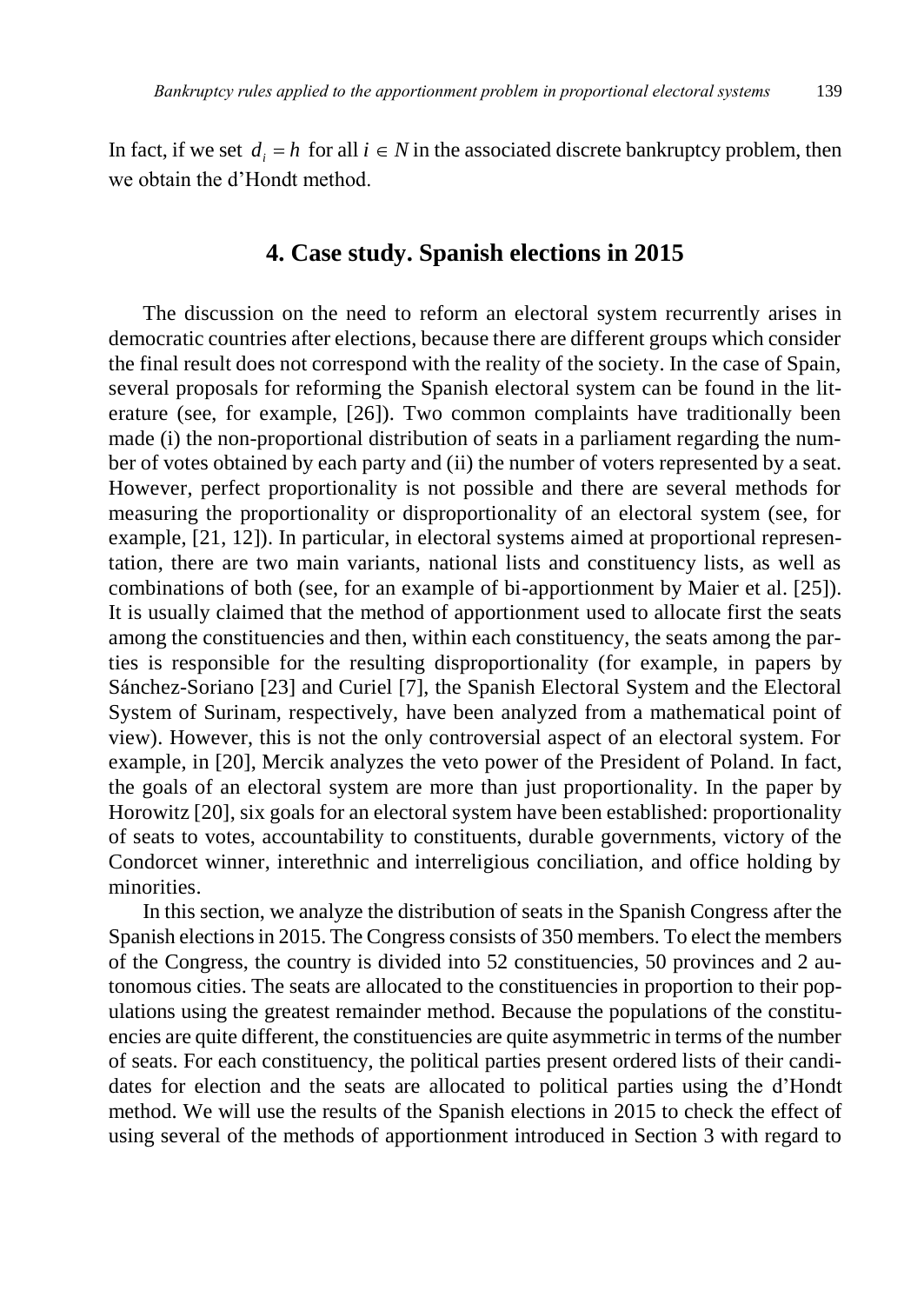the property of governability. The goal is to analyze how to avoid directly giving seats to the winning party in elections, which favors governability, as is done in the Italian and Greek electoral systems, among others.

When we use quotient methods, we must make a decision on how to address the minimum thresholds required to obtain a seat. In particular, what should be done when some parties do not obtain enough votes to reach the threshold, because, depending on the decision, the quotas of the other political parties can vary. In our analysis, we assume that there is no minimum threshold and we will use the following methods of apportionment: d'Hondt, the greatest remainders (GR), the Up method with a monotonic standard of comparison satisfying governability  $(U^{\rho^s})$ , the Up method with a standard of comparison satisfying strong governability  $(U^{\rho^{ss}})$  and the Up method with a standard of comparison satisfying "all for the winner"  $(U^{\rho^w})$ .

| Political party   | Exact<br>allotment | Present<br>(d'Hondt) | <b>GR</b>      | $U^{\rho^s}$ | $U^{\rho^{sg}}$ | $U^{\rho^w}$   |
|-------------------|--------------------|----------------------|----------------|--------------|-----------------|----------------|
| PP                | 101.22             | 123                  | 103            | 125          | 162             | 181            |
| <b>PSOE</b>       | 77.56              | 90                   | 86             | 95           | 78              | 66             |
| Podemos           | 44.74              | 42                   | 49             | 44           | 32              | 30             |
| Ciudadanos        | 49.16              | 40                   | 52             | 28           | 21              | 21             |
| En Comú Podem     | 13.01              | 12                   | 11             | 13           | 14              | 16             |
| Compromís-Podemos | 9.42               | 9                    | 8              | 10           | 9               | 7              |
| ERC               | 8.42               | 9                    | 8              | 10           | 9               | 6              |
| DIL               | 7.93               | 8                    | 7              | 8            | 11              | 13             |
| En Marea          | 5.74               | 6                    | 6              | 7            | 5               | 2              |
| <b>PNV</b>        | 4.23               | 6                    | 4              | 6            | 6               | 5              |
| IU                | 12.96              | $\overline{2}$       | 9              | 1            | 1               | $\mathbf{1}$   |
| Bildu             | 3.06               | $\overline{c}$       | 3              | 3            | $\overline{c}$  | $\overline{c}$ |
| CC                | 1.14               | 1                    | $\overline{c}$ |              |                 |                |
| <b>UDC</b>        | 0.91               |                      | 1              |              |                 |                |
| <b>MÉS</b>        | 0.47               |                      |                |              |                 |                |
| Total seats       |                    | 350                  | 350            | 350          | 350             | 350            |

Table 1. Distribution of seats in the Spanish Congress for five apportionment rules 52 constituencies (50 provinces and 2 autonomous cities)

In Table 1, we observe that the effect of the all-for-the-winner method (W) is similar to that of elections in uninominal constituencies. When the constituencies have few seats (less than 5) to be elected, all (or almost all) of the seats go to the winner and there are several parties with more than 15% of the votes. Consequently, this method of apportionment reaches the desired effect of facilitating the formation of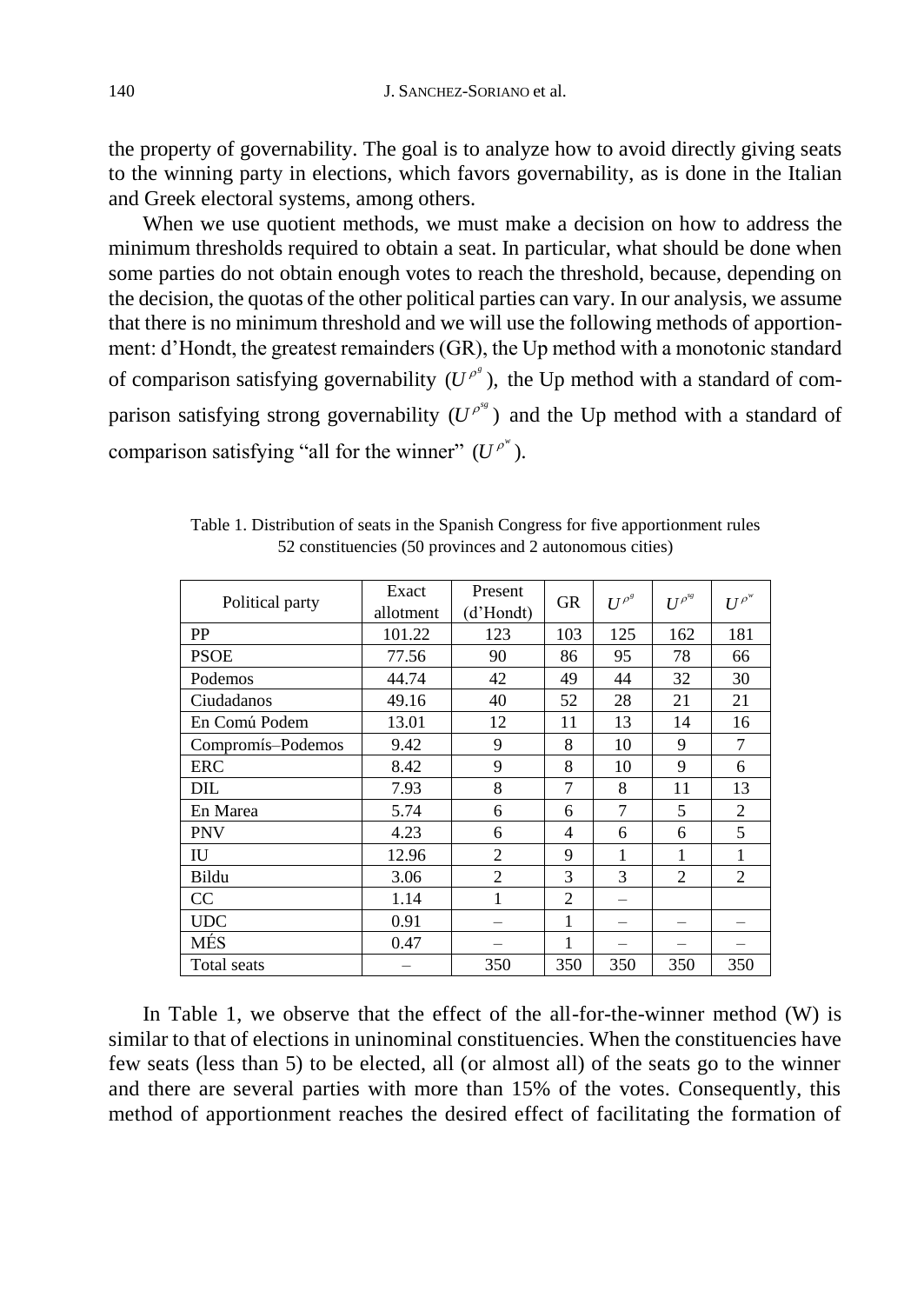a government. The winner obtains an absolute majority of the seats, but proportionality is drastically reduced. Furthermore, we observe that the method of apportionment satisfying governability performs similarly to the d'Hondt method, only Ciudadanos is clearly harmed in favor of the other parties. Therefore, in this scenario, the method of apportionment satisfying governability does not get the desired effect of facilitating governance, but the method of apportionment satisfying strong governability does. Of course, three relatively popular parties, PSOE, Podemos and Ciudadanos, are clearly harmed in favor of the winning party, PP, but a coalition between PP and Ciudadanos would be sufficient to form a government. Therefore, this method of apportionment would improve the possibilities of forming a stable government. As it is well-known, the greatest remainder method produces a greater dispersion in the distribution of seats among political parties. Finally, as for the number of political parties represented in the Congress, all of these methods except for the GR method give almost the same range of ideologies.

| Political party        | Exact     | Present   | <b>GR</b>      | $U^{\rho^s}$ | $U^{\rho^{sg}}$ | $U^{\rho^w}$   |
|------------------------|-----------|-----------|----------------|--------------|-----------------|----------------|
|                        | allotment | (d'Hondt) |                |              |                 |                |
| PP                     | 101.22    | 114       | 104            | 113          | 127             | 136            |
| <b>PSOE</b>            | 77.56     | 82        | 79             | 87           | 81              | 77             |
| Podemos                | 44.74     | 49        | 48             | 47           | 44              | 41             |
| Ciudadanos             | 49.16     | 46        | 49             | 44           | 40              | 40             |
| En Comú Podem          | 13.01     | 13        | 12             | 12           | 14              | 15             |
| Compromís-Podemos      | 9.42      | 8         | 8              | 9            | 8               | 8              |
| <b>ERC</b>             | 8.42      | 8         | 8              | 8            | 8               | 7              |
| DIL                    | 7.93      | 7         | 7              | 8            | 7               | 7              |
| En Marea               | 5.74      | 6         | 6              | 6            | 6               | 5              |
| PNV                    | 4.23      | 5         | 4              | 5            | 5               | 4              |
| IU                     | 12.96     | 7         | 15             | 6            | 6               | 6              |
| Bildu                  | 3.06      | 3         | 4              | 3            | $\overline{2}$  | $\overline{2}$ |
| CC                     | 1.14      | 1         | 1              | 1            | 1               | 1              |
| Pacma                  | 3.08      |           | $\overline{c}$ |              |                 |                |
| Nós-Candidatura Galega | 0.99      | 1         | 1              | 1            | 1               | 1              |
| <b>UDC</b>             | 0.91      |           | 1              |              |                 |                |
| MÉS                    | 0.47      |           | 1              |              |                 |                |
| Total seats            |           | 350       | 350            | 350          | 350             | 350            |

Table 2. Distribution of seats in the Spanish Congress for five apportionment rules 19 constituencies (17 regions and 2 autonomous cities)

In Table 2, the number of seats in each constituency (region) has been calculated as the sum of the number of seats in the provinces belonging to it. For d'Hondt, the apportionment satisfying governability and the greatest remainder methods, we can derive the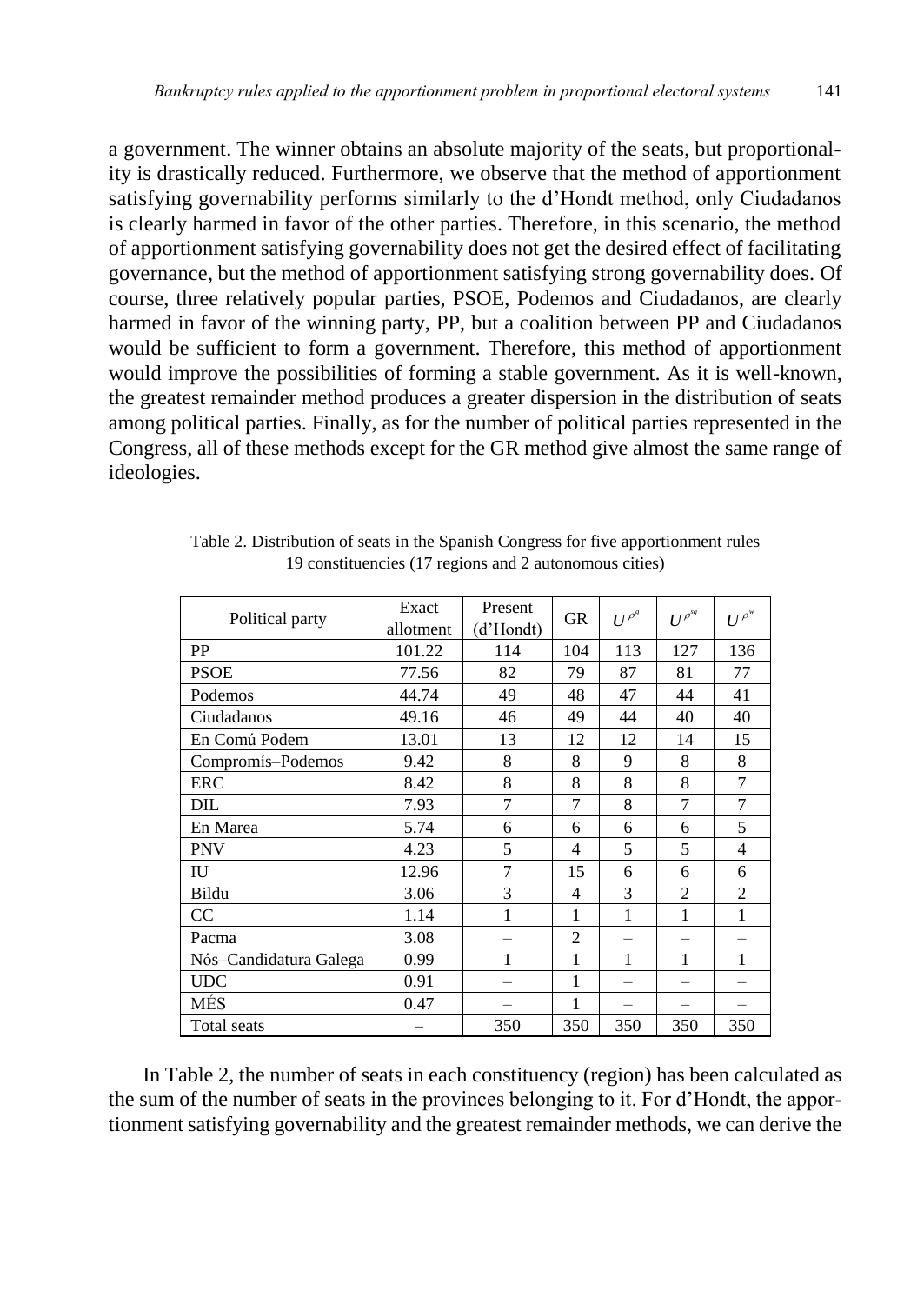distribution of seats are similar to those in Table 1. In this scenario, with fewer constituencies, we observe that the effect of the properties of strong governability and all for the winner declines significantly with respect to the scenario with more constituencies. Nonetheless, the winning party still receives a more than proportional share of the seats, without affecting too much the proportionality of the distribution of seats in the Congress. However, this bonus (13 or 23 seats, respectively) would have a positive effect on the possibilities of forming a government, because a coalition between PP and Ciudadanos would have a total of 167 seats (close to the 176 seats required for an absolute majority) using the Up-method with the strong governability property and 176 seats (an absolute majority) using the all for the winner property. Regarding the number of political parties represented in the Congress, all of the methods except for the GR method give the same range of ideologies.

In Table 3, we observe that all of the analyzed methods of apportionment work similarly, the only difference concerns the number of political parties represented in the Congress.

| Political party        | Exact<br>allotment | d'Hondt                  | GR             | $U^{\rho^s}$             | $U^{\rho^{sg}}$          | $U^{\rho^w}$   |
|------------------------|--------------------|--------------------------|----------------|--------------------------|--------------------------|----------------|
| PP                     | 101.22             | 104                      | 101            | 102                      | 106                      | 113            |
| <b>PSOE</b>            | 77.56              | 80                       | 78             | 78                       | 81                       | 77             |
| Podemos                | 44.74              | 46                       | 45             | 45                       | 45                       | 44             |
| Ciudadanos             | 49.16              | 50                       | 49             | 50                       | 51                       | 49             |
| En Comú Podem          | 13.01              | 13                       | 13             | 14                       | 13                       | 13             |
| Compromís-Podemos      | 9.42               | 9                        | 9              | 10                       | 9                        | 9              |
| <b>ERC</b>             | 8.42               | 8                        | 8              | 9                        | 8                        | 8              |
| DIL                    | 7.93               | 8                        | 8              | 8                        | $\overline{7}$           | 7              |
| En Marea               | 5.74               | 5                        | 6              | 6                        | 5                        | 5              |
| <b>PNV</b>             | 4.23               | $\overline{4}$           | $\overline{4}$ | 5                        | $\overline{4}$           | $\overline{4}$ |
| IU                     | 12.96              | 13                       | 13             | 13                       | 12                       | 12             |
| Bildu                  | 3.06               | 3                        | 3              | $\overline{4}$           | 3                        | 3              |
| CC                     | 1.14               | 1                        | 1              | $\mathbf{1}$             | 1                        | $\mathbf{1}$   |
| Pacma                  | 3.08               | 3                        | 3              | 3                        | 3                        | 3              |
| <b>UPyD</b>            | 2.17               | $\overline{c}$           | $\overline{c}$ | $\overline{2}$           | $\overline{2}$           | $\overline{2}$ |
| Nós-Candidatura Galega | 0.99               | $\mathbf{1}$             | 1              | $\equiv$                 | $\overline{\phantom{0}}$ |                |
| <b>UDC</b>             | 0.91               |                          | 1              |                          | $\overline{\phantom{0}}$ |                |
| Vox                    | 0.81               | $\overline{\phantom{0}}$ | 1              | $\equiv$                 | $\overline{\phantom{0}}$ |                |
| Recortes 0-Grupo Verde | 0.68               | $\overline{\phantom{0}}$ | 1              | $\equiv$                 | $\equiv$                 |                |
| MÉS                    | 0.47               |                          | 1              |                          | $\overline{\phantom{0}}$ |                |
| <b>PCPE</b>            | 0.44               | $=$                      | 1              | $=$                      | $=$                      |                |
| Geroa Bai              | 0.43               |                          | 1              | $\overline{\phantom{0}}$ | $\equiv$                 |                |
| Total seats            |                    | 350                      | 350            | 350                      | 350                      | 350            |

Table 3. Distribution of seats in the Spanish Congress for five apportionment rules based on the national vote with no constituencies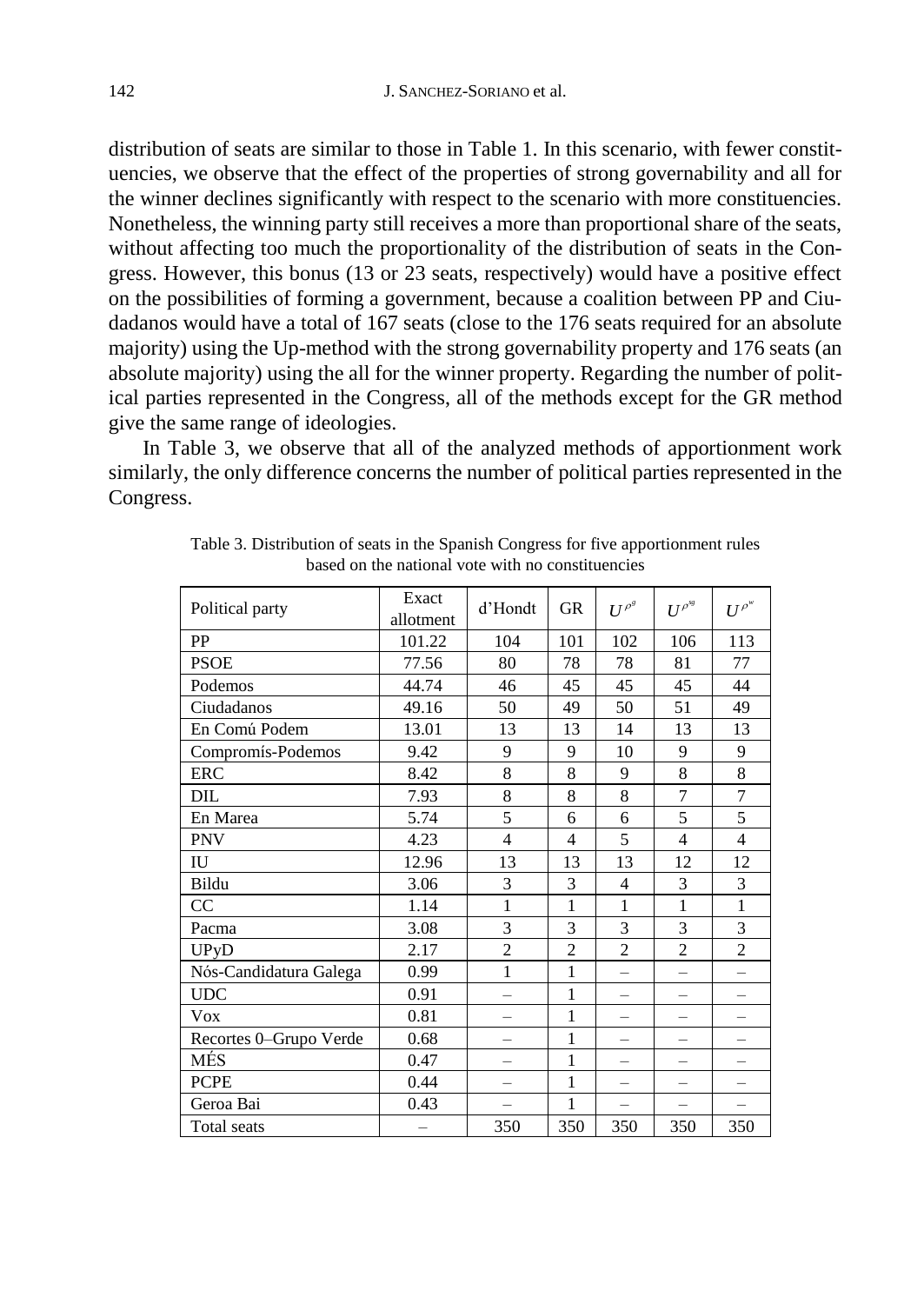In view of these results, we can conclude that the effect of the governability properties decreases when the size of constituencies increases (or, equivalently, the number of constituencies decreases).

## **5. Conclusions**

We have analyzed apportionment problems from the perspective of (discrete) bankruptcy problems. As far as we know, this approach is new. For this purpose, we have defined bankruptcy problems associated with apportionment problems. One important decision in the definition of the bankruptcy problem is how to determine the appropriate claims of the agents. We have defined the claim of each agent as her lower allotment plus one, but other criteria can be followed, for example based on upper allotments. Another alternative is to directly use the exact allotments of the agents involved in the apportionment problem as claims in the associated bankruptcy problem. In this case, bankruptcy problems with an integer estate and non-integer claims are obtained [10, 11]. But even bankruptcy problems with references could be associated with apportionment problems where the references are the lower allotments and the utopian claims can range from the upper allotments to the total number of units to be distributed [31, 32].

We have also shown that the discrete constrained equal losses rule applied to the associated discrete bankruptcy problem coincides with the greatest remainder method applied to the corresponding apportionment problem. But we have also used various standards of comparisons and the associated Up-methods to define new apportionment rules with new properties related to governability. These properties try to catch the idea that political parties with more votes should benefit in the allotment of seats, in order to facilitate, somehow, the formation of governments. Therefore, the link between apportionment problems and bankruptcy problems could be used to analyze both and further research can be done in this direction.

Finally, we have applied Up-methods with different properties of governability to the case of the Spanish election in 2015 and compared these methods with the greatest remainder and d'Hondt methods. We have observed that the effect of the governability properties decreases when the size of constituencies increases (or, equivalently, the number of constituencies decreases).

### **Acknowledgements**

The authors wish to thank two anonymous referees for their interesting comments and suggestions which have improved the quality of this paper. Natividad Llorca and Joaquín Sánchez-Soriano are thankful for the financial support from the Spanish Government (Ministerio de Economía y Competitividad, MINECO) and FEDER funds through project MTM2014-54199-P and from the Fundación Séneca de la Región de Murcia through grant 19320/PI/14.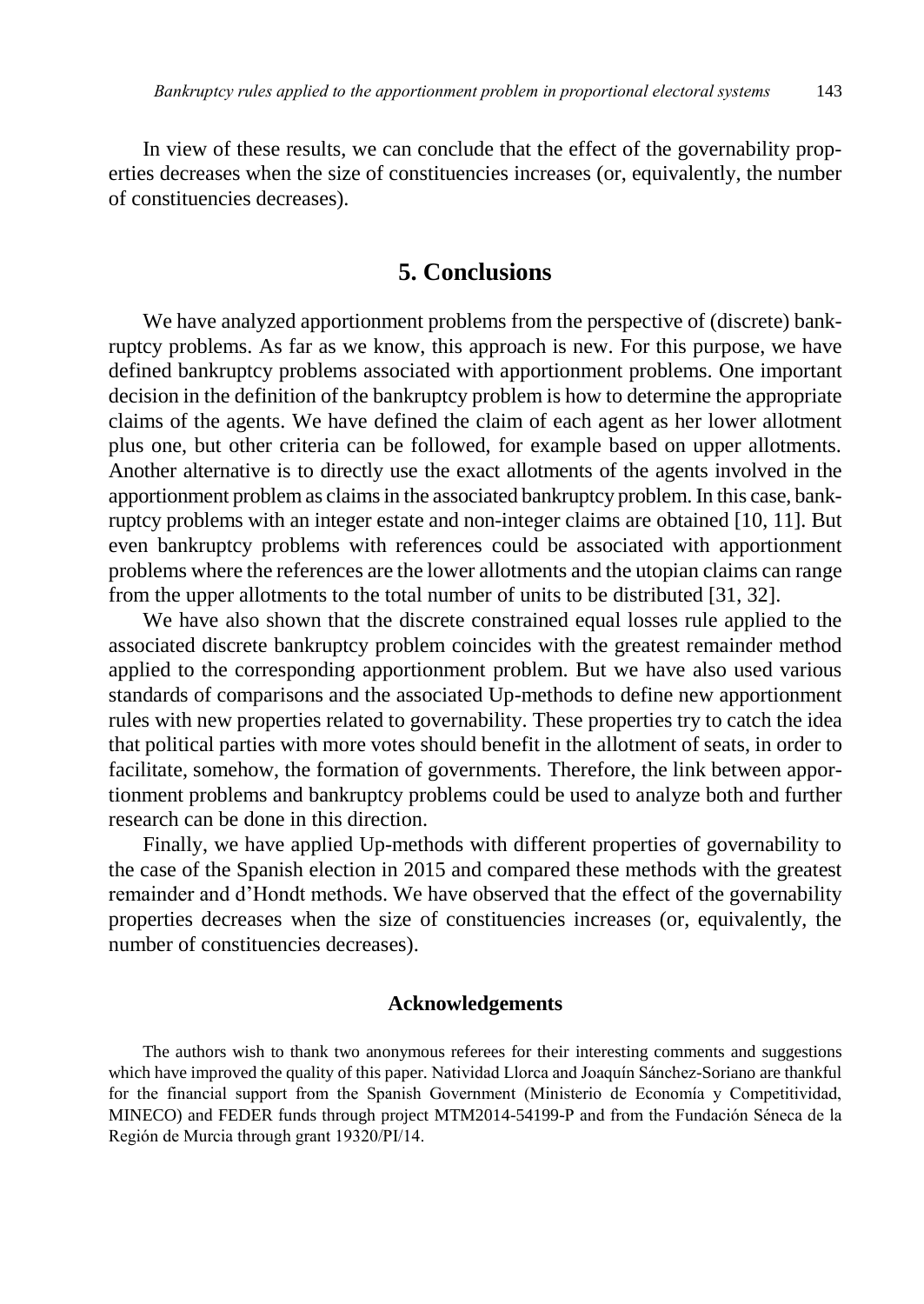#### **References**

- [1] AUMANN R.J., MASCHLER M., *Game theoretic analysis of a bankruptcy problem from the Talmud*, Journal of Economic Theory, 1985, 36, 195.
- [2] BALINSKI M.L., RAMIREZ V., *Parametric methods of apportionment, rounding and production*, Mathematical Social Sciences, 1999, 37, 107.
- [3] BALINSKI M.L., YOUNG H.P., *A new method for congressional apportionment*, Proceedings of the National Academy of Sciences of the United States of America, USA, 1974, 71, 4602.
- [4] BALINSKI M.L., YOUNG H.P., *On Huntington methods of apportionment*, SIAM Journal on Applied Mathematics, 1977, 33, 607.
- [5] BALINSKI M.L., YOUNG H.P., *Fair representation. Meeting the ideal of one man, one vote*, Yale University Press, New Haven 1982.
- [6] CHEN S., *Systematic favorability in claims problems with indivisibilities*, Social Choice and Welfare, 2015, 44, 283.
- [7] CURIEL I., *A multifaceted analysis of the electoral system of the Republic of Suriname*, Operations Research and Decisions, 2014, 24, 29.
- [8] DE FRUTOS M.A., *Coalitional manipulations in a bankruptcy problem*, Review of Economic Design, 1999, 4, 255.
- [9] FERNANDEZ GARCIA F.R., *Sobre repartos* ..., Universidad de Sevilla, Sevilla 2008 (in Spanish).
- [10] FRAGNELLI V., GAGLIARDO S., GASTALDI F., *Integer solutions to bankruptcy problems with non-integer claims*, TOP, 2014, 22, 892.
- [11] FRAGNELLI V., GAGLIARDO S., GASTALDI F., *Bankruptcy problems with non-integer claims: definition and characterizations of the ICEA Solution*, TOP, 2015, forthcoming.
- [12] GALLAGHER M., *Proportionality, disproportionality and electoral systems*, Electoral Studies, 1991, 10, 33.
- [13] GAMBARELLI G., *Minimax apportionments*, Group Decision and Negotiation, 1999, 8, 441.
- [14] GAMBARELLI G., PALESTINI A., *Minimax multi-district apportionments*, Homo Oeconomicus, 2007, 23, 335.
- [15] GIMENEZ-GOMEZ J.M., MARCO M.C., *A new approach for bounding awards in bankruptcy problems*, Social Choice and Welfare, 2014, 43, 447.
- [16] GIMENEZ-GOMEZ J.M., VILELLA C., *A note on discrete claims problems*, CREIP, Working paper No. 19, 2012.
- [17] HERRERO C., MARTINEZ R., *Egalitarian rules in claims problems with indivisible goods*, Instituto Valenciano de Investigaciones Económicas, IVIE-WP-AD, 2004, 20, 1.
- [18] HERRERO C., MARTINEZ R., *Up methods in the allocation of indivisibilities when preferences are single-peaked*, TOP, 2008, 16, 272–283.
- [19] HERRERO C., MARTINEZ R., *Balanced allocation methods for claim problems with indivisibilities*, Social Choice and Welfare, 2008, 30, 603.
- [20] HOROWITZ D.L., *Electoral systems. A primer for decision makers*, Journal of Democracy, 2003, 14, 115.
- [21] LIJPHARDT A., *Degrees of proportionality of proportional representation formulas*, [in:] B. Grofman, A. Lijphardt (Eds.), *Electoral laws and their political consequences*, Agathon, New York 1986, 170.
- [22] LUCAS W.F., *The apportionment problem*, [in:] S.J. Brams, W.F. Lucas, P.D. Straffin Jr. (Eds.), *Political and Related Models*, Springer-Verlag, New York 1983, 358.
- [23] LUCAS-ESTAÑ M.C., GOZALVEZ J., SÁNCHEZ-SORIANO J., PULIDO M., CALABUIG D., *Multi-channel radio resource distribution policies in heterogeneous traffic scenarios*, [in:] Proceedings IEEE 66th Vehicular Technology Conference (VTC2007-Fall), Baltimore 2007, 1674.